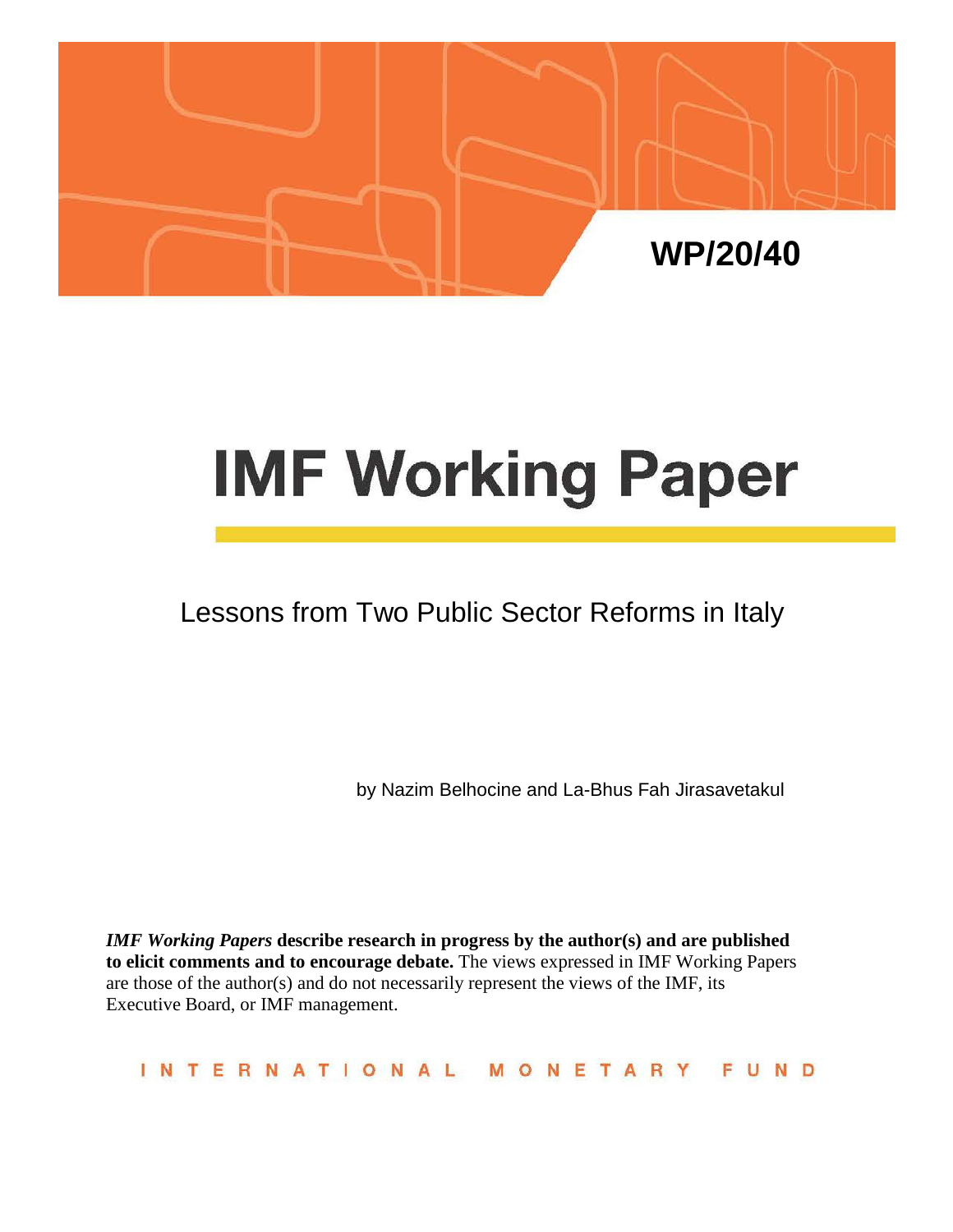#### **IMF Working Paper**

#### European Department

#### **Lessons from Two Public Sector Reforms in Italy[1](#page-1-0)**

#### **Prepared by Nazim Belhocine and La-Bhus Fah Jirasavetakul**

Authorized for distribution by Rishi Goyal

February 2020

*IMF Working Papers* **describe research in progress by the author(s) and are published to elicit comments and to encourage debate.** The views expressed in IMF Working Papers are those of the author(s) and do not necessarily represent the views of the IMF, its Executive Board, or IMF management.

#### **Abstract**

The reform of the Italian public administration has been a priority for at least two decades, with several major initiatives undertaken toward modernization and simplification. Notwithstanding laudable intentions, however, progress remains limited. This analysis is a case study of two reforms since 2016—on the rationalization of state-owned enterprises and of public procurement. It finds that original reform provisions were weakened or overturned, regulatory complexity and uncertainties in the application of the reforms blunted their impact, and enforcement mechanisms were inadequate. Addressing these gaps will be essential for successfully modernizing Italy's public administration.

JEL Classification Numbers: D73, H4, H54, H57, H7.

Keywords: Italy, public administration reform, public sector, state-owned enterprises, public procurement.

Author's E-Mail Address: [NBelhocine@imf.org;](mailto:nbelhocine@imf.org) [LJirasavetakul@imf.org](mailto:LJirasavetakul@imf.org)

<span id="page-1-0"></span><sup>&</sup>lt;sup>1</sup> We would like to thank the Italian Ministry of Economy and Finance, the Bank of Italy, Sagé de Clerk, Daniel Garcia-Macia, Rishi Goyal, Samir Jahan, Natalia Novikova, John Ralyea, and participants at the seminar at the Italian Ministry of Economy and Finance for their comments.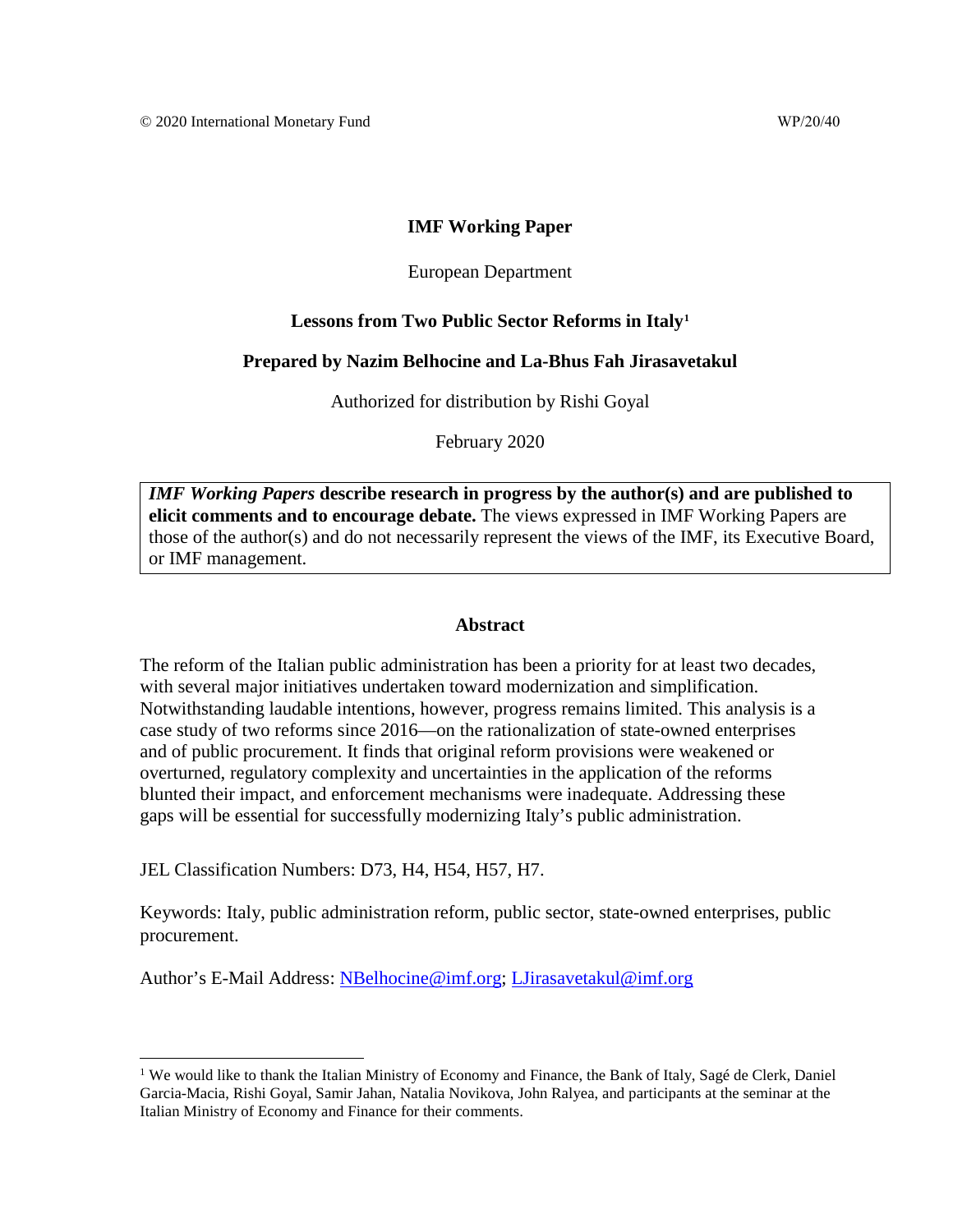# **TABLE OF CONTENTS**

| I. INTRODUCTION                                                                              | 3              |
|----------------------------------------------------------------------------------------------|----------------|
| II. RATIONALIZATION OF PUBLIC SECTOR SHAREHOLDINGS _________________________4                |                |
| A. Overview of the Reform of SOEs                                                            | $\overline{4}$ |
|                                                                                              |                |
| C. Progress and Challenges in Public Shareholding Rationalization _________________________8 |                |
| D. Recommendations for Successful Implementation _______________________________10           |                |
|                                                                                              |                |
| A. Recent History of Public Procurement Reforms _________________________________12          |                |
|                                                                                              |                |
|                                                                                              |                |
|                                                                                              |                |
|                                                                                              | 24             |
|                                                                                              | 26             |
| <b>FIGURES</b>                                                                               |                |
| 1. Employment and Profitability of Companies Held by PAs ________________________7           |                |
| 2. Divestment/Rationalization Options and Procedures ___________________________11           |                |
|                                                                                              |                |
| <b>TABLES</b>                                                                                |                |
| 1. Shareholdings and Companies Held by PAs, by Sector of Activity________________________6   |                |
|                                                                                              |                |
|                                                                                              |                |
|                                                                                              |                |
|                                                                                              |                |
|                                                                                              |                |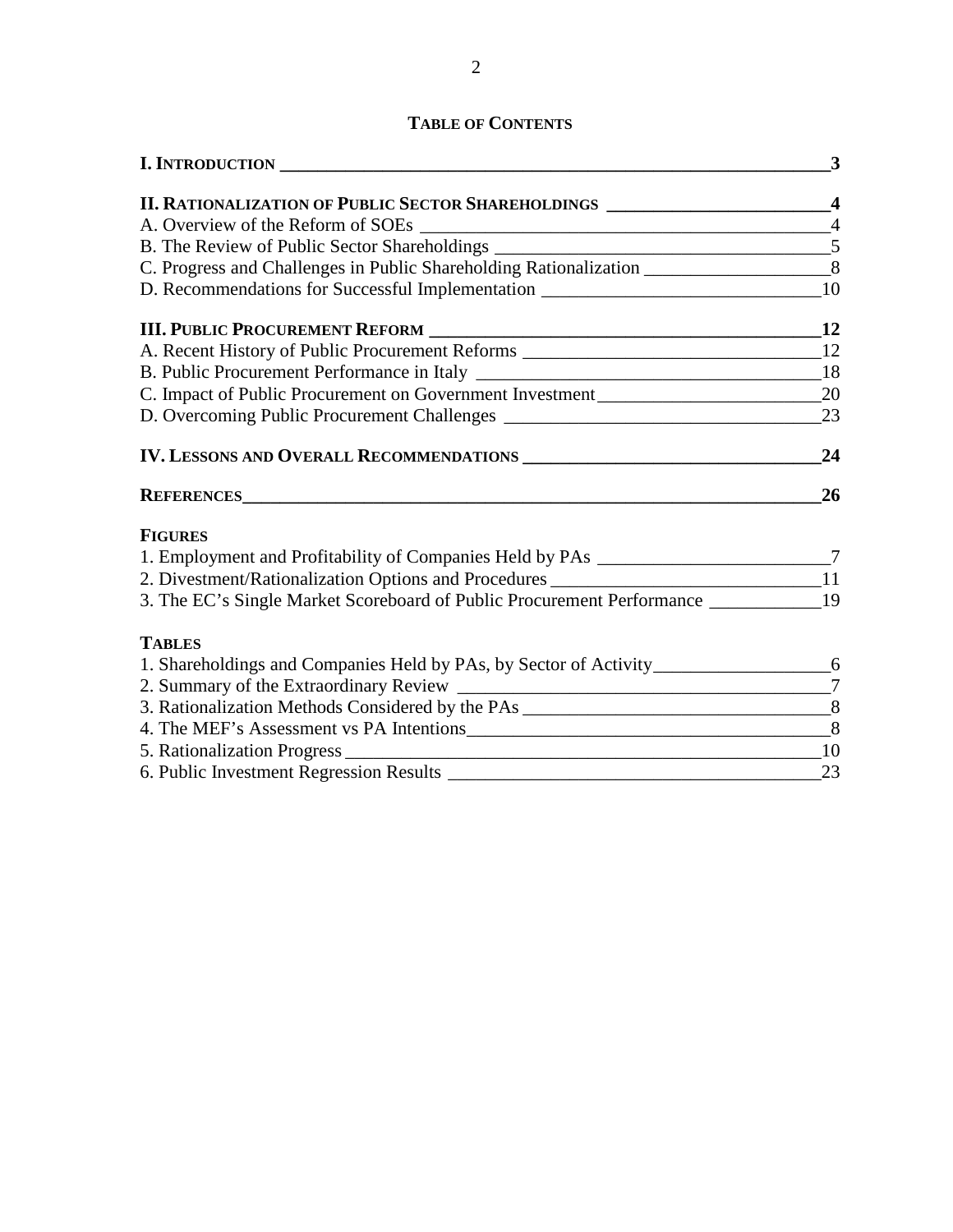#### **I. INTRODUCTION**

In recent decades, successive Italian governments have legislated reforms of almost every aspect of the public administration (EC, 2018). Nearly a dozen major initiatives have been

adopted toward modernization and simplification. Notwithstanding laudable intentions, however, reform implementation has been slow and has not yielded the desired economic results; the public sector is still widely considered by and large to be inefficient, hindering competition and adding considerable administrative burdens to the private sector (EC, 2019; OECD, 2019). Compared to the EU average, Italy's public sector performance is relatively weak.



Source: Global Competitive Index 2017-18, World Economic Forum. Note: The scores range from 0 (worst) to 7 (best).

This paper documents two specific public sector reforms initiated in 2016, namely, the rationalization of state-owned enterprises (SOEs) and public procurement reform. These two reforms are important for the following reasons. First, Italy has a large number of local SOEs, many of which operate inefficiently in sectors with high barriers to competition. The rationalization of SOEs is therefore complementary to product market reforms that aim to reduce impediments and barriers to competition (see Lanau and Topalova, 2016; Belhocine and Garcia-Macia, 2020). Second, the Italian public procurement system has also been viewed as inefficient, owing to a fragmented legal framework, weak administrative capacity, and a lack of coordination among institutions. Among other factors, this hinders the effectiveness of public investment. Finally, lessons from these two case studies may be applicable to other public administration reforms insofar as they relate to avoiding pitfalls in the design and implementation of reforms.

The paper is organized as follows. The first part introduces the case study on the rationalization of SOEs by describing the divestment of public shareholding law, the results of the application of the law, the challenges that were identified, and the policies that could support better outcomes. The second part discusses the public procurement reform by outlining the recent history of changes, the performance of public procurement in Italy and its impact on public investment, and measures that can be implemented to improve procurement outcomes. Finally, the conclusion draws broader implications for reforms based on these two case studies.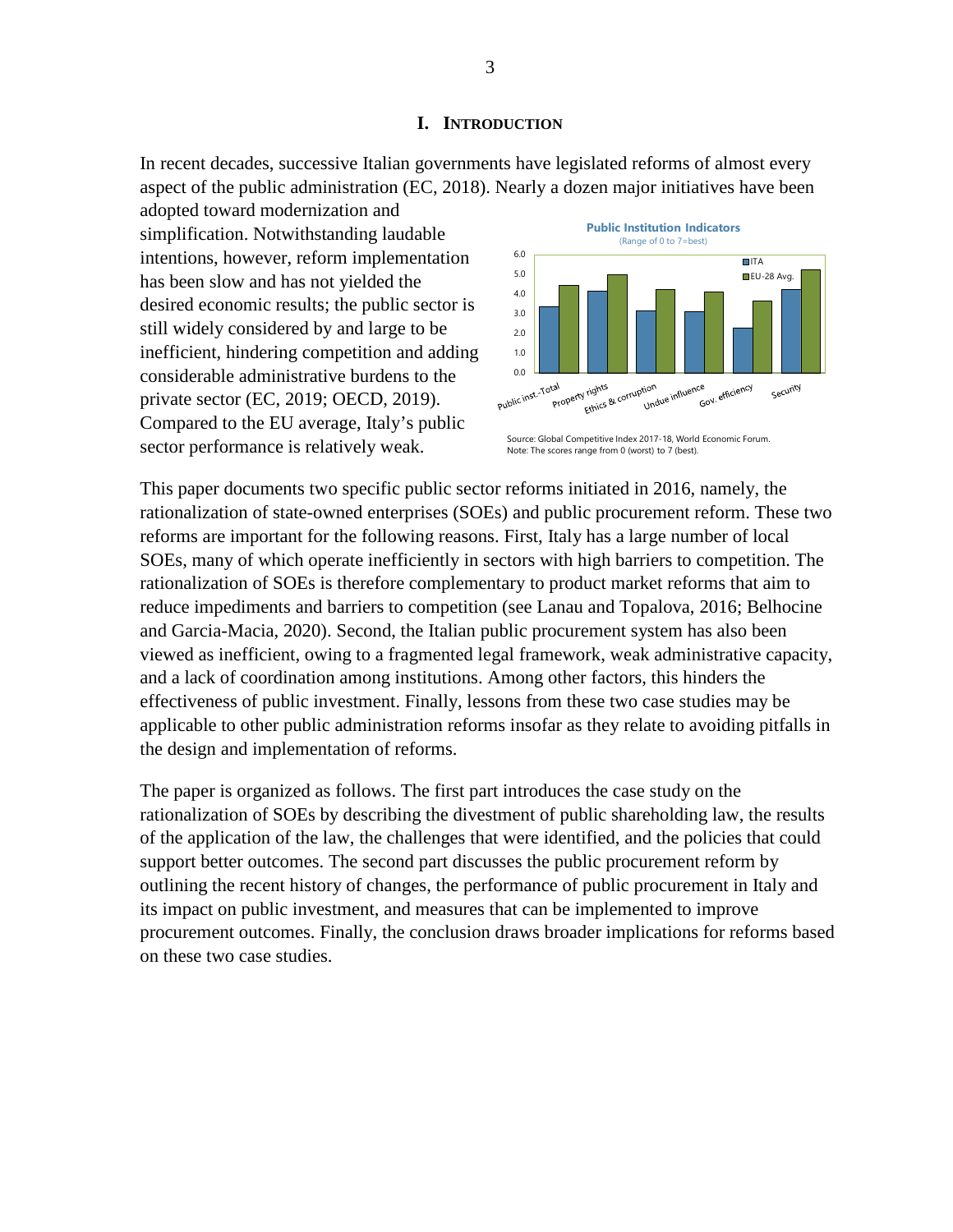There is a large number of SOEs in Italy that employ a sizable number of workers and operate across the range of economic sectors (Table 1 and 2).[2](#page-4-0) A majority of them are owned by local public administrations (PAs)—such as regional governments, cities and provinces, and municipalities—and had not been subject to a comprehensive review exercise prior to the 2016 reform. There was some evidence indicating that these local SOEs were often protected

from competition, were awarded service contracts without an open tender, and were inefficient, with around one-third incurring losses (Karantounias and Pinelli, 2016). The rationale for public sector involvement in so many areas of the economy is also not obvious, while it carries potentially adverse impacts on competition. Barriers to competition related to public ownership in Italy are significantly higher than the average of the five best performing OECD countries, suggesting considerable room for improvement.



Source: OECD's Indicators of Product Market Regulation (2018). Note: The scores range from 0 (best) to 6 (worst).

This part of the paper reviews the recent reform of public shareholdings, describes key characteristics of public shareholdings, discusses progress towards reform implementation and remaining challenges, and provides recommendation towards a potentially successful way forward for the reform. It is based largely on MEF (2019a).

# **A. Overview of the Reform of SOEs**

With the aim to reduce the large number of local SOEs and thereby increase competition and public sector efficiency, the Consolidated Law on SOEs (part of the Madia reform, after Marianna Madia, then the Minister of Public Administration) was enacted in mid-2016.[3](#page-4-1) It integrated existing fragmented legislations and defined qualitative and quantitative criteria for the establishment, acquisition, and retention of shareholding in SOEs. These criteria include that PAs ensure a direct link with the institutional goals of the public sector, that is, that they provide services of a public good nature in a cost-effective and financially sustainable manner. Major rationalization criteria included:

<span id="page-4-0"></span> $^2$  In this paper, we depart from the standard definition of SOEs (more than 50 percent of state shareholding) by referring to SOEs as companies in which public administrations, both central and local, have any level of shareholdings.

<span id="page-4-1"></span><sup>3</sup> Legislative decree no. 175/2016.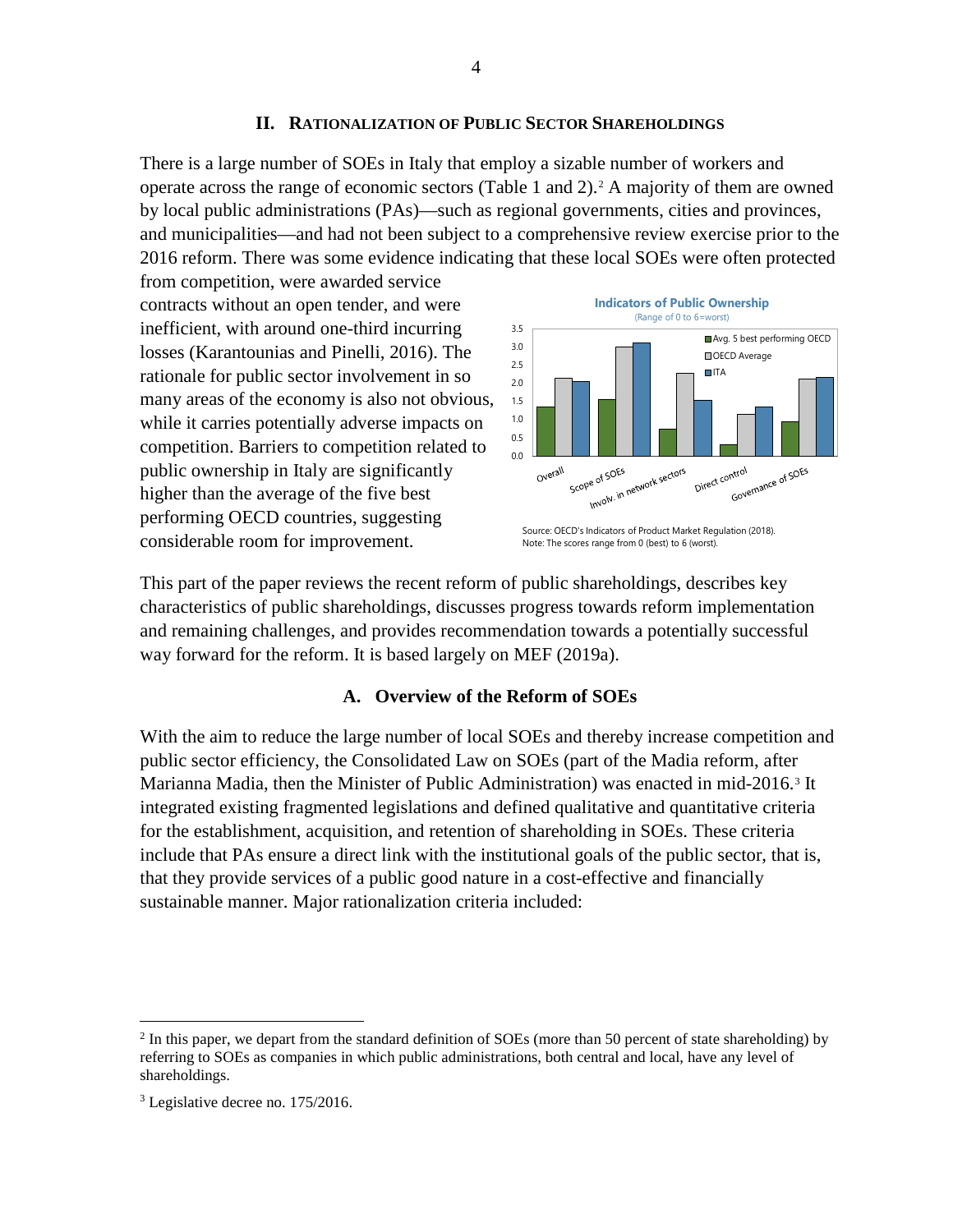- Companies that are not classified as being indispensable for the purposes of pursuing institutional public goals and/or providing services of general interest; $4$
- Companies that do not have employees or have more directors than employees;
- Companies that perform similar activities to those carried out by other publicly owned companies or by instrumental public agencies;
- Companies of which an average turnover, over the previous three years, is less than a certain threshold;<sup>[5](#page-5-1)</sup>
- Companies that have been loss-making for four out of the five preceding years;
- Companies that need to contain operating costs.

According to the law, PAs were mandated with carrying out an Extraordinary Review of their shareholdings by September 2017, identifying those investments that should be rationalized and completing the rationalization by September 2018. However, the rationalization deadline was subsequently extended until end-2021 for companies that had been profitable on average over the three years preceding the Extraordinary Review. The law established annual progress reviews, supervised directly by the Ministry of Economy and Finance (MEF), with inputs from the Competition Authority, and a sanction system linked to the prerogatives of the Court of Auditors.

## **B. The Review of Public Sector Shareholdings**

Out of the 10,695 PAs required to participate in the Extraordinary Review, about 87 percent (9,341 PAs) provided information about their shareholdings as of September 2017.[6](#page-5-2) Out of the PAs that responded, nearly 90 percent, or some 8,200 PAs, held stakes in companies while the remaining PAs declared not owning any shares.<sup>[7](#page-5-3)</sup> The review established holdings of more than 32,000 shares in nearly 5,700 companies. The shareholdings spanned all sectors of the economy with an emphasis on the tertiary sector, including professional and business services (Table 1) where barriers to competition are relatively high (OECD, 2019). The fact that SOEs (even if many are small) operate across all sectors of the economy raises questions about their public sector rationale as well as their impact on market competition.

<span id="page-5-0"></span><sup>&</sup>lt;sup>4</sup> Note that there are no specific activities to which the definition of services of general interest applies (MEF, 2019a).

<span id="page-5-1"></span><sup>&</sup>lt;sup>5</sup> The original decree set the turnover threshold at  $\bigoplus$  million. However, the amendment decree (no. 100/2017) reduced this threshold to €500,000 during the transition period until end-2019. Lowering the threshold meant limiting the number of SOEs whose shareholdings would need to be rationalized.

<span id="page-5-2"></span> $6$  Non-reporting PAs were mostly small municipalities with less than  $5,000$  inhabitants.

<span id="page-5-3"></span><sup>&</sup>lt;sup>7</sup> It is important to note that shares have different values across companies and hence adding up the number of shares held by PAs across companies should be interpreted with caution.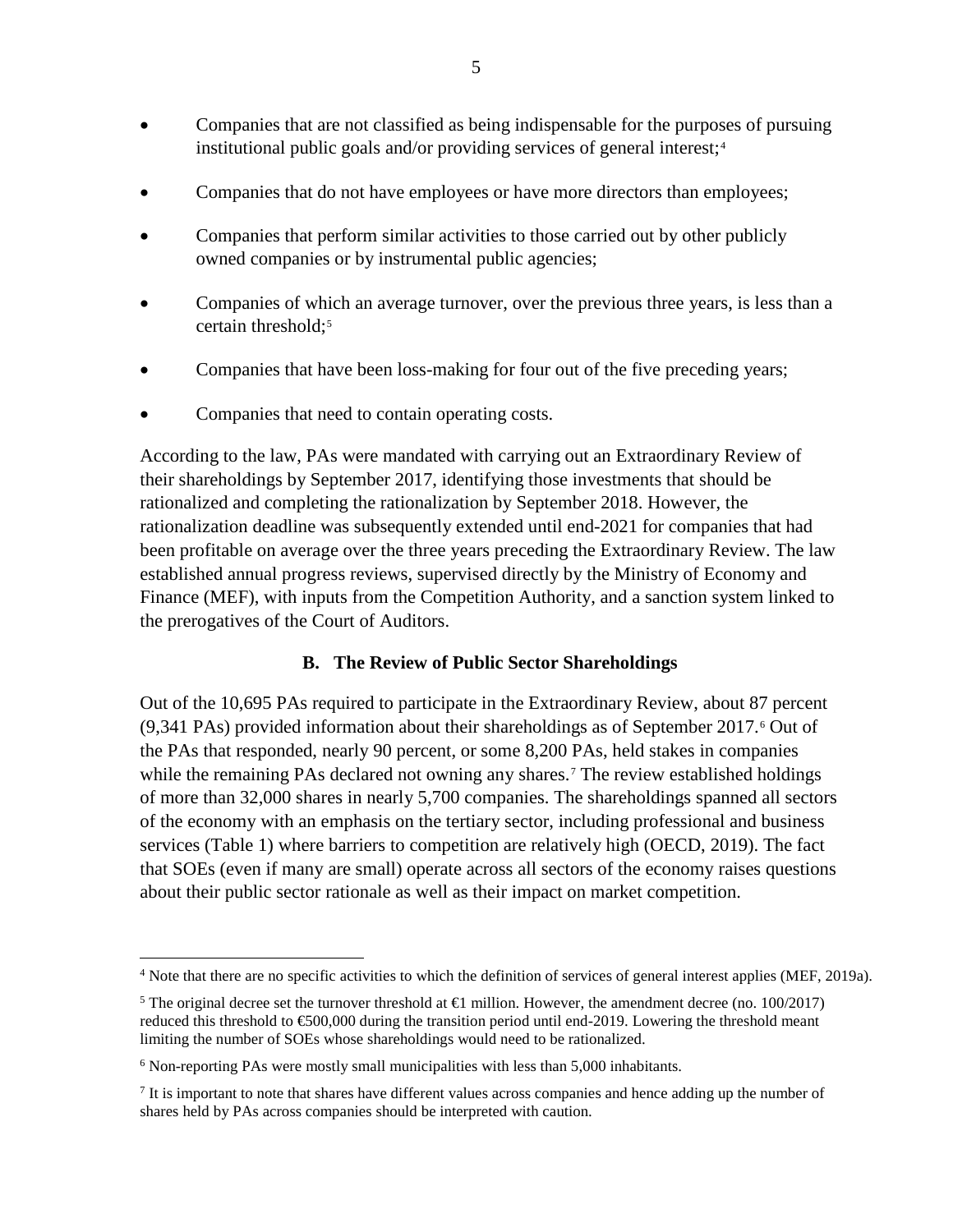|                                              |        | Companies held | Shares held  |            |                | Shares subject to<br>rational. |
|----------------------------------------------|--------|----------------|--------------|------------|----------------|--------------------------------|
|                                              | Number | Percent        | Number       | Percent    | Number         | Percent                        |
| <b>Primary sector</b>                        | 70     | 1.2            | 210          | 0.6        | 100            | 1.3                            |
| Agriculture, forestry, and fishing           | 70     | 1.2            | 210          | 0.6        | 100            | 1.3                            |
| <b>Secondary sector</b>                      | 1,761  | 30.9           | 14,408       | 44.4       | 2,632          | 33.6                           |
| Mining and quarrying                         | 9      | 0.2            | 9            | 0.0        | $\overline{4}$ | 0.1                            |
| Manufacturing                                | 213    | 3.7            | 385          | 1.2        | 193            | 2.5                            |
| Electricity, gas, steam and AC supply        | 494    | 8.7            | 2,510        | 7.7        | 491            | 6.3                            |
| Water supply, sewerage, waste mgmt           | 719    | 12.6           | 10,366       | 32.0       | 1,531          | 19.5                           |
| Construction                                 | 326    | 5.7            | 1,138        | 3.5        | 413            | 5.3                            |
| <b>Tertiary sector</b>                       | 3,862  | 67.8           | 17,809       | 54.9       | 5,113          | 65.2                           |
| Wholesale and retail, repairs                | 366    | 6.4            | 567          | 1.7        | 130            | 1.7                            |
| Transportation and storage                   | 554    | 9.7            | 2,680        | 8.3        | 721            | 9.2                            |
| Accommodation and food services              | 87     | 1.5            | 174          | 0.5        | 56             | 0.7                            |
| Information and communication                | 245    | 4.3            | 2,156        | 6.6        | 412            | 5.3                            |
| Financial and insurance activities           | 181    | 3.2            | 1,082        | 3.3        | 526            | 6.7                            |
| Real estate activities                       | 220    | 3.9            | 1,050        | 3.2        | 384            | 4.9                            |
| Professional, scientific, and technical act. | 1,101  | 19.3           | 5,825        | 18.0       | 1,781          | 22.7                           |
| Rental, travel agency, business support      | 557    | 9.8            | 2,679        | 8.3        | 595            | 7.6                            |
| Public admin and defence, social insruance   | 30     | 0.5            | 139          | 0.4        | 51             | 0.7                            |
| Education                                    | 112    | 2.0            | 397          | 1.2        | 112            | 1.4                            |
| Human health and social work activities      | 97     | 1.7            | 223          | 0.7        | 58             | 0.7                            |
| Arts, sport, entertainement, recreation      | 192    | 3.4            | 408          | 1.3        | 159            | 2.0                            |
| Other service activities                     | 119    | 2.1            | 428          | 1.3        | 128            | 1.6                            |
| Activities of extraterritorial org.          | 1      | 0.0            | $\mathbf{1}$ | 0.0        | $\mathbf{0}$   | 0.0                            |
| <b>Total</b>                                 | 5,693  | 100            | 32,427       | <b>100</b> | 7,845          | 100                            |

| Table 1. Shareholdings and Companies Held by PAs, by Sector of Activity |  |  |
|-------------------------------------------------------------------------|--|--|
|                                                                         |  |  |

With regard to the employment profile of surveyed companies affiliated to the PAs, 84 percent had less than 50 employees (Figure 1). Large-scale enterprises (with more than 250 employees) represented about 4 percent of the companies held; however, the number of employees of such companies represented around 64 percent of the total. About ¼ of the affiliated companies (or 1,522 companies) had no employees, out of which 43 percent were inactive, closed, or currently undergoing insolvency or liquidation proceedings.<sup>[8](#page-6-0)</sup> In terms of profitability, about 54 percent of the surveyed companies affiliated to the PAs were profitable on average over the period 2011–15, and total annual profits

amounted to  $\in$ 1.9 billion per year. Over the same period, 3 percent of companies broke even, and 43 percent registered losses with total annual losses of  $\epsilon$ 1.8 billion per year (Figure 1). This implies total annual profits of  $\triangleleft$  36 million per year (or an average annual profit of around  $E$ 5,000 per company), indicating a limited fiscal risk from these activities in aggregate. About 43 percent of the affiliated companies for which turnover data were available had a three-year average turnover below the  $\epsilon$ 600,000 threshold.

<span id="page-6-0"></span><sup>&</sup>lt;sup>8</sup> These could be "pure" holding companies or consortia, generally on a small scale, or the absence of staff might just be due to incorrect data submission (MEF, 2019a).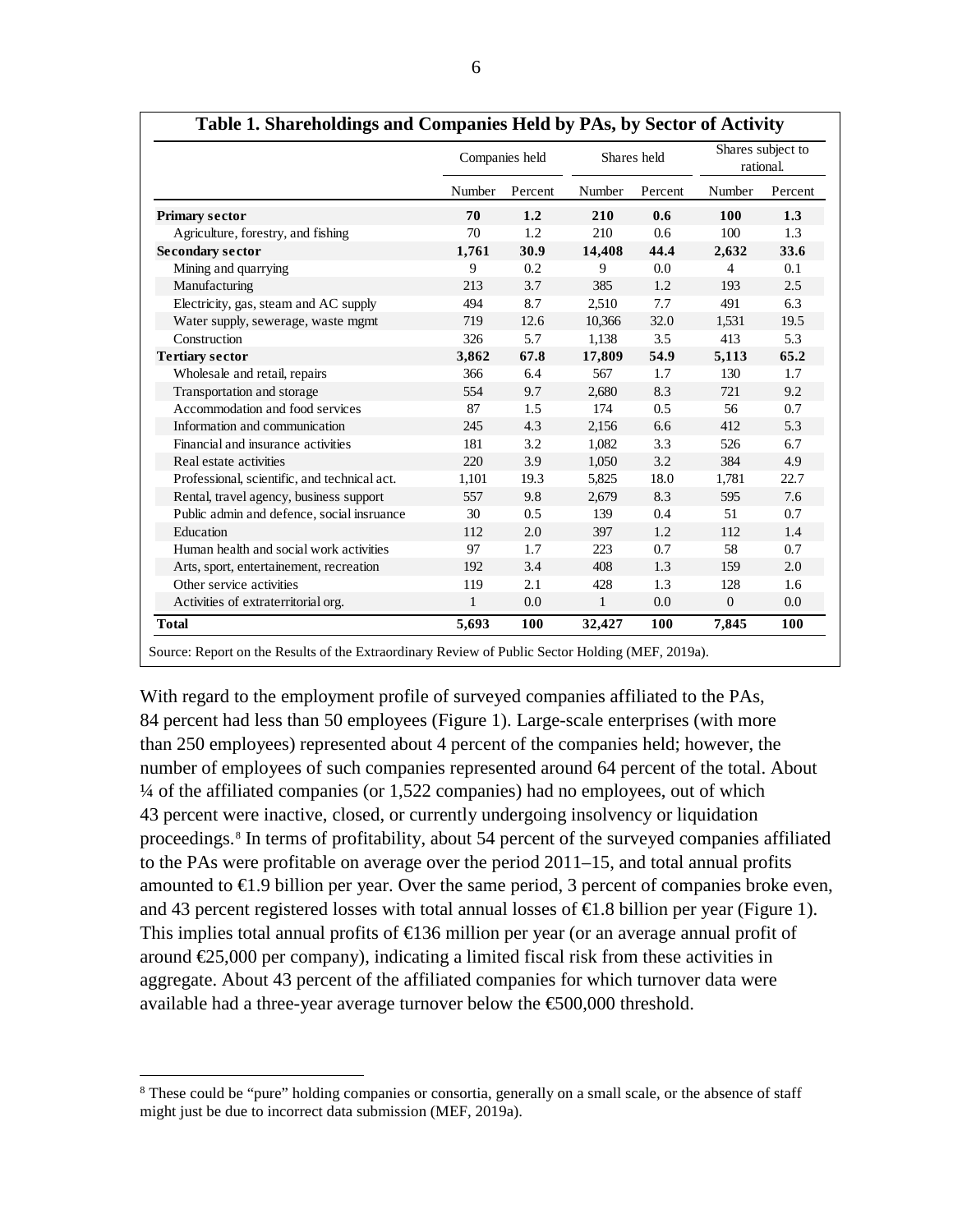

Of this substantial number of shareholdings, PAs declared that they intend to divest only about 25 percent of their total holdings or 7,845 shares (Table 2). Nearly 10 percent of the total shareholding are in companies already undergoing liquidation. The rest, which constitutes about 65 percent of the total shares, are shares that PAs indicated their intention to retain.

| <b>Table 2. Summary of the Extraordinary Review</b>                |        |                                                   |        |                  |  |
|--------------------------------------------------------------------|--------|---------------------------------------------------|--------|------------------|--|
|                                                                    | of PAs | Number Number of Number of Number of<br>companies | shares | <b>Employees</b> |  |
| <b>Perimeter of the exercise</b>                                   | 10.695 |                                                   |        |                  |  |
| <b>PAs that disclosed</b>                                          | 9.341  |                                                   |        |                  |  |
| <b>PAs that hold shares in companies</b>                           | 8.201  | 5.693                                             | 32.427 | 299,902          |  |
| PAs reporting they will rationalize                                | 3.479  | 2.586                                             | 7.845  | 130.851          |  |
| PAs reporting they will not rationalize                            | 7.607  | 3.312                                             | 21,037 | 226,943          |  |
| PAs with shareholdings in listed companies (exempted)              | 430    | 48                                                | 471    | N/A              |  |
| PAs with shareholdings in companies already undergoing liquidation | 2.020  | 790                                               | 3.074  | 11.794           |  |

Note: Data contain duplications as each PA can hold participations which can be both rationalized and maintained. Data on number of companies has duplications as there are PAs that would rationalize their shareholdings and PAs that would maintain their shares in the same company.

Source: Report on the Results of the Extraordinary Review of Public Sector Holding (MEF, 2019a).

Rationalization methods indicated by PAs are summarized in Table 3. They fall into two broad categories, namely (i) transfer of the holdings, which comprises about 40 percent of the total shares to be rationalized, and (ii) change in the structure of the company such as merger, liquidation, or winding up.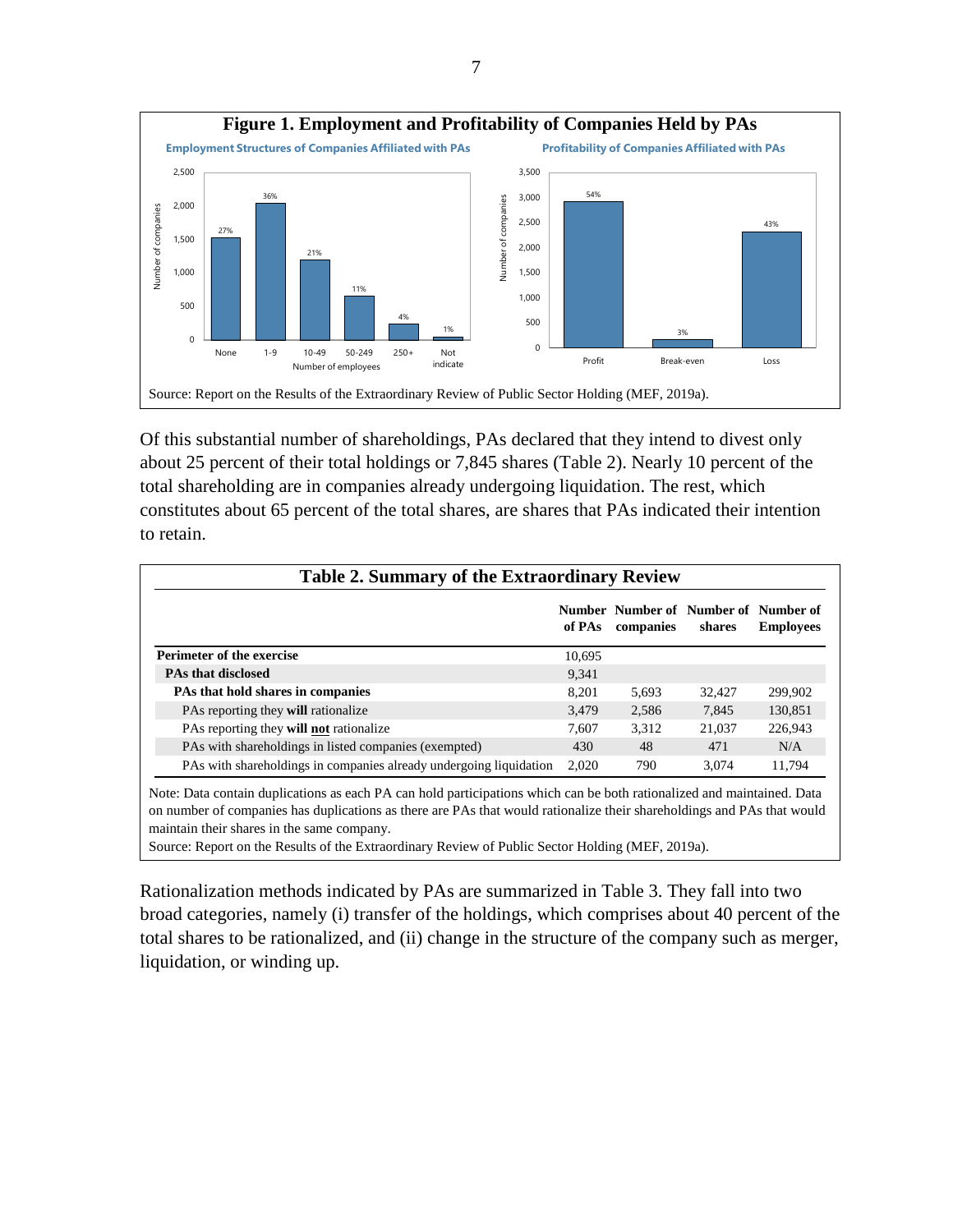|                                                                                              | <b>Number of shares</b> | Percent of total |
|----------------------------------------------------------------------------------------------|-------------------------|------------------|
| Disposal of the holding (selling)                                                            | 3,065                   | 39.1             |
| Retention of the holding with company rationalization actions                                | 1,204                   | 15.4             |
| Merger of the company by incorporation in another company                                    | 1,014                   | 12.9             |
| Liquidation (through insolvency proceedings)                                                 | 941                     | 12.0             |
| Withdrawal from the company                                                                  | 792                     | 10.1             |
| Merger of the company by amalgamation with another company                                   | 388                     | 5.0              |
| Winding up of the company                                                                    | 235                     | 3.0              |
| Free transfer of the holding                                                                 | 143                     | 1.8              |
| Loss of the indirect share due to the transfer or liquidation in the<br>intermediate company | 63                      |                  |
| <b>Total</b>                                                                                 | 7,845                   | 100.0            |

#### **C. Progress and Challenges in Public Shareholding Rationalization**

#### **Interpretation of the Law**

In addition to PAs' own assessment, the MEF conducted its own analysis of the required rationalization based on the information submitted by PAs and applied the criteria specified in the law.

| Table 4. The MEF's Assessment vs PA Intentions |                         |                        |                     |                               |  |  |  |
|------------------------------------------------|-------------------------|------------------------|---------------------|-------------------------------|--|--|--|
|                                                | <b>Number</b><br>of PAs | Number of<br>companies | Number of<br>shares | Number of<br><b>Employees</b> |  |  |  |
| PAs reporting they will rationalize            | 3,479                   | 2,586                  | 7.845               | 130,851                       |  |  |  |
| MEF: PAs required to rationalize               | 6,478                   | 4.377                  | 18.124              | 172,841                       |  |  |  |
| Ratio (percent)                                | 54                      | 59                     | 43                  | 76                            |  |  |  |

Source: Report on the Results of the Extraordinary Review of Public Sector Holding (MEF, 2019a).

According to the MEF, the number of shares to be rationalized should be about 18,000, more than twice the number reported by PAs, affecting nearly 4,400 companies (Table 4). Among the 21,037 holdings that PAs intend to retain, nearly 40 percent of them (or around 8,000 shares) do not appear to comply with the legal criteria. These so-called non-compliant shares fail at least one of the three main criteria on (i) the type of company (Article 3); (ii) the provision of a service of general interest, public work, and some other strictly necessary service (Article 4); and (iii) the quantitative and efficiency criteria (Article 20).<sup>[9](#page-9-0)</sup> In particular, nearly 80 percent of non-compliant cases are due to a violation of the quantitative and efficiency criteria, about 11 percent are due to non-compliance with the scope of services of general interest, and another 10 percent are due to a failure to meet both criteria.

 $9$  To meet the efficiency criteria (Article 20), companies must (i) not have more directors than employees, (ii) not duplicate the activities of other SOEs, (iii) achieve an average turnover greater than  $\epsilon$ 500,000 in the previous three years; and (iv) not be loss making for four out of the five preceding years.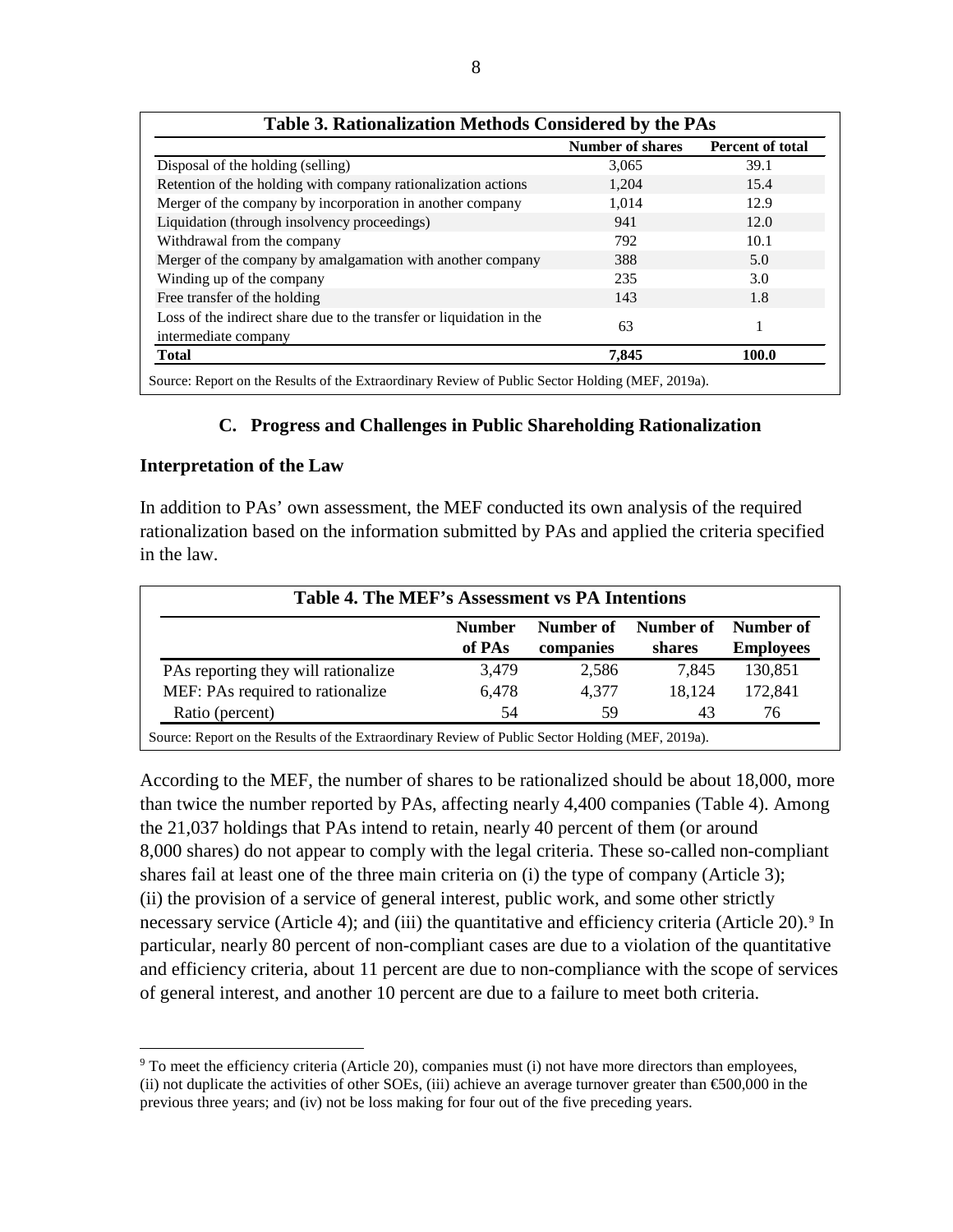Technical explanations for non-compliance include the absence of a clear definition of "turnover" in the law and of the concept of services of general public interest. MEF (2019a) reports that the turnover definition adopted by some PAs were inconsistent with the instructions issued by the MEF. On the interpretation of services of general interest, PAs applied their own judgement and there existed some contradictory assessments.<sup>[10](#page-10-0)</sup>

It is worth noting that the criterion related to the provision of a service of general interest substantially limited the number of SOEs to be rationalized and weakened the reform's intended effects on competitiveness and efficiency as it supersedes the other criteria for rationalization. Even if an affiliated company had no employee, or more directors than employees, or was loss-making over a long period, PAs could still retain their shares in the company if it considered it strictly necessary for the pursuit of the institutional purpose or the provision of services of general interest. Among those companies to be retained, about 20 percent were loss-making and about 60 percent had a three-year average turnover of less than the €500,000 threshold.

#### **Implementation of the Reform**

In terms of implementation, the law stated that the transfers of the shareholdings subject to rationalization should be completed by end-September 2018. However, the PAs declared their intention to rationalize less than half of all identified shares by that date (3,463 shares

out of 7,845 shares the PAs committed to rationalize).<sup>[11](#page-10-1)</sup> Even with this less ambitious target, progress was limited by the target deadline, with only 750 shares in 392 companies rationalized successfully, or just about 2 percent of the total shareholdings (Table 5).[12](#page-10-2) The associated divestment revenues were around €430 million. The rationalization process was also completed without successful results (i.e. fail to divest) for another 591 shares, covering 323 companies.



Source: Report on the Results of the Extraordinary Review of Public Sector Holdings (2019).

<sup>&</sup>lt;sup>10</sup> From the review, contradictory assessments often emerged from data submitted by different PAs on the same company held and on different companies that carry out the same activity.

<span id="page-9-0"></span> $11$  Out of the 3,463 shares reported by the PAs to be rationalized by end-September 2018, 2,923 shares were intended for holding transfers and the rest were intended for withdrawal from the companies.

 $12$  The number of employees in companies that were successfully rationalized account for about 9 percent of total employees in companies with shares held by PAs.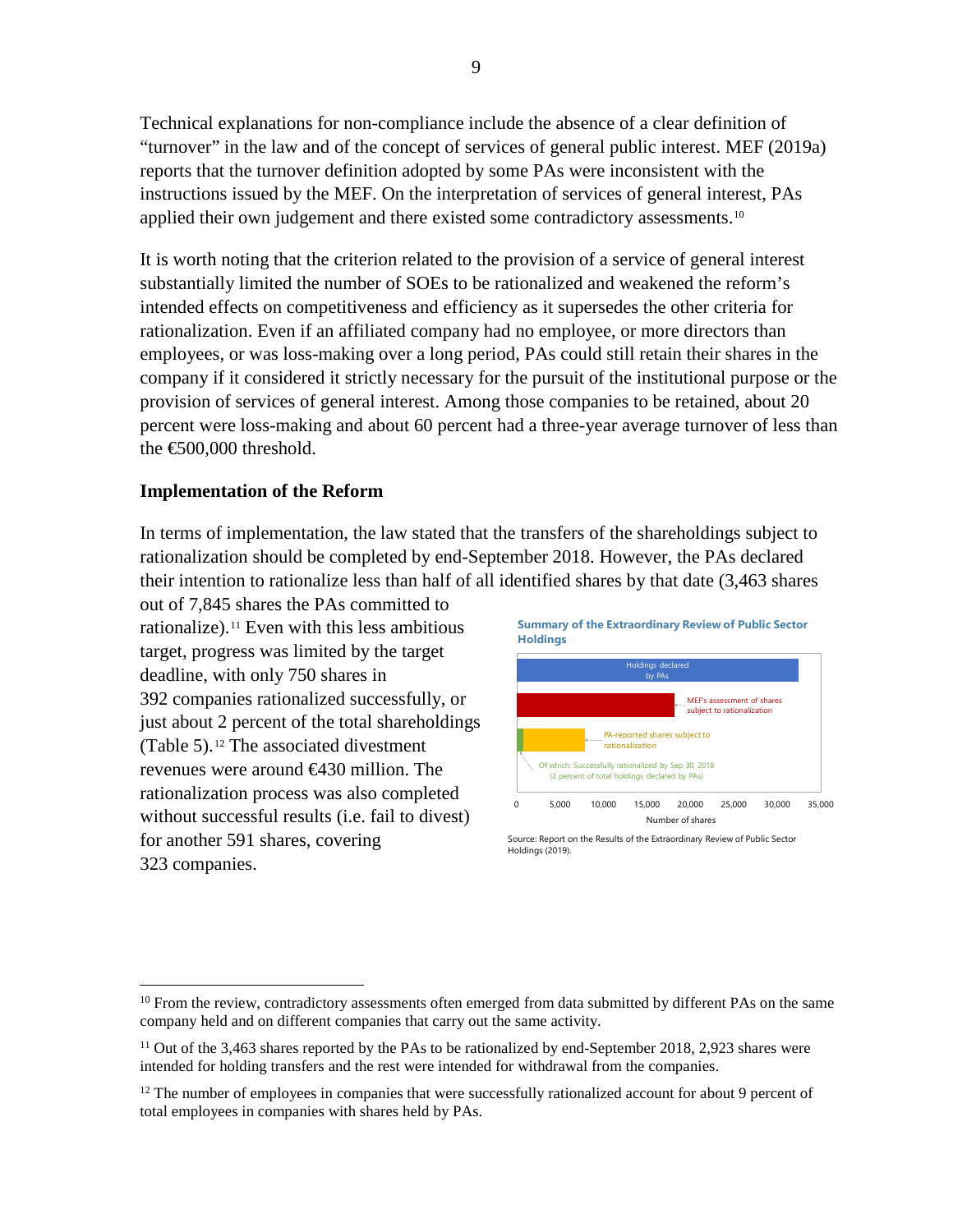|                                                                                                  | <b>Number</b> | Number of | Number of | Amount            | Number of        |
|--------------------------------------------------------------------------------------------------|---------------|-----------|-----------|-------------------|------------------|
|                                                                                                  | of PAs        | companies | shares    | $(mil, \bigoplus$ | <b>Employees</b> |
| PAs reporting intention to rationalize                                                           | 3,479         | 2.586     | 7.845     |                   | 130,851          |
| by September 30, 2018                                                                            | 1.792         | 1.454     | 3,463     |                   | 63.898           |
| Procedures completed positively                                                                  | 553           | 392       | 750       | 431               | 27,677           |
| Procedures concluded negatively                                                                  | 388           | 323       | 591       |                   | 13,328           |
| Procedures in progress                                                                           | 578           | 497       | 839       |                   | 17,213           |
| Procedures not yet started                                                                       | 784           | 723       | 1,283     |                   | 36,560           |
| Source: Report on the Results of the Extraordinary Review of Public Sector Holding (MEF, 2019a). |               |           |           |                   |                  |

MEF (2019a) identified the lack of specific procedures in the transfer of holdings as one of the potential factors holding up progress. More specifically, the law only (i) required "the principles of opening to the public, transparency, and non-discrimination" suggesting the use of open public procedures such as auctions, but also (ii) allowed the use of negotiated sales under exceptional factors such as "the social economic context, the outlook for the market, or the need for aggregation". Most PAs reported difficulties in identifying appropriate divestment procedures and reconciling transparency rules with market practices.

Looking ahead, progress is likely to remain slow owing to the amendment introduced in the 2019 budget to allow PAs to retain their shares until end-2021 in companies that had been profitable, on average, over the three years preceding the Extraordinary Review. The MEF estimates that this would further reduce the number of cases subject to rationalization by onethird. Furthermore, notwithstanding the system of sanction in place, enforcement has been limited and there has been very little progress in dealing with the PAs that have not abided by the law.

# **D. Recommendations for Successful Implementation**

The reform to rationalize public shareholding could, if implemented fully, ultimately help enhance competitiveness and efficiency. However, implementation and enforcement has been challenging. As discussed, potential factors hindering progress include uncertainties around the interpretation of both qualitative and quantitative criteria, lack of clarity in operational practices related to rationalization methods and procedures, limited actions so far on non-compliant PAs or towards PAs that have not submitted enough information, and legislative amendments that weaken or delay implementation. Steps to foster the reform effectiveness would therefore include:

<span id="page-10-2"></span><span id="page-10-1"></span><span id="page-10-0"></span>• *Ensure transparent and consistent applications of shareholding rules*, especially those related to the definitions of services of general interest and business turnover. This could be done by issuing clear guidelines and applying them consistently across PAs and affiliated companies.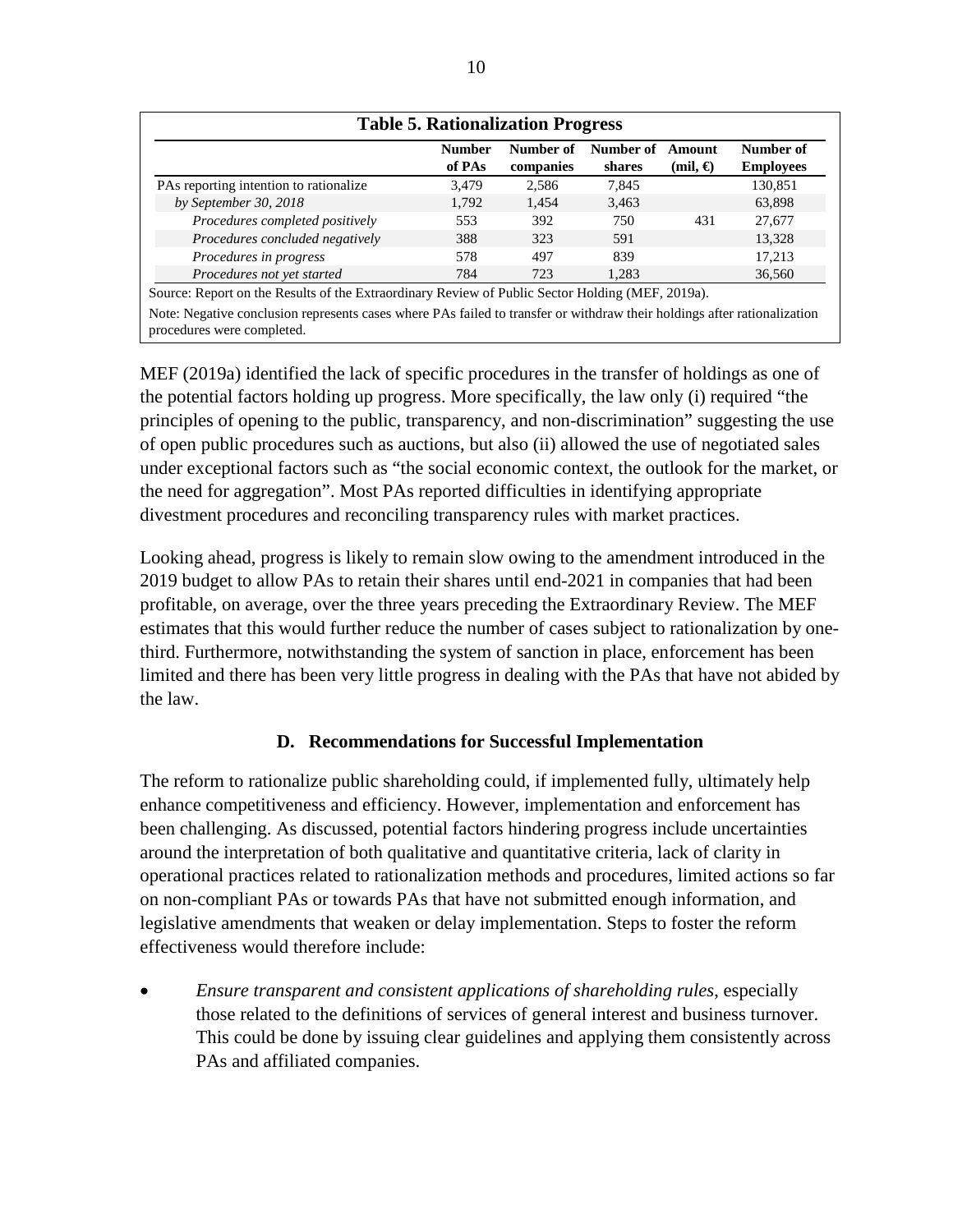• *Provide clear divestment options and procedures.* The MEF should stand ready to extend further support to PAs by providing technical guidance on divestment options, their associated costs and benefits, required procedures, as well as mitigating measures to address any potential issues such as employment.[13](#page-12-0) In this regard, the guidance should discuss how different sale methods are suitable for companies differing in their characteristics, desired ownership structure, and other government objectives (Figure 2).



• *Strengthen the enforcement mechanism.* Both the direct and indirect monitoring and supervisory authorities (the MEF, the Competition Authority and the Court of Auditors) need to take a stronger role in ensuring that PAs provide the required information, comply with the identification criteria set by the law, and follow up on the implementation of their rationalization plans. Sanctions should be applied in a systematic and consistent manner, as opposed to case-by-case, so that PAs are motivated to improve their compliance.

<sup>&</sup>lt;sup>13</sup> Experience from various countries underlines the importance of consultation and negotiation with the labor groups at the earliest possible stage (OECD, 2018a). Identification of the issues at the outset, establishment of a framework for mitigating against possible adverse effects, communication of the benefits of privatization and explanation of government plans for mitigating the negative effects of privatization helps to dispel employee concerns, gain labor support, and ultimately leads to better privatization outcomes. As discussed in OECD (2009a; 2018a, 2018b), general practices include, but are not limited to, (i) resisting unconditional grandfathering of civil servant rights; (ii) honoring existing contracts, but not those covered by collective agreements; and (iii) providing employment and benefit protection over a transitory period (if fully disclosed and reflected in privatization proceeds). They should also be accompanied by appropriate retraining to help workers regain relevant skills and social safety nets to mitigate net welfare losses of workers. It should be noted, however, that these do not apply for the many SOEs (over ¼ of the total) that have no employees.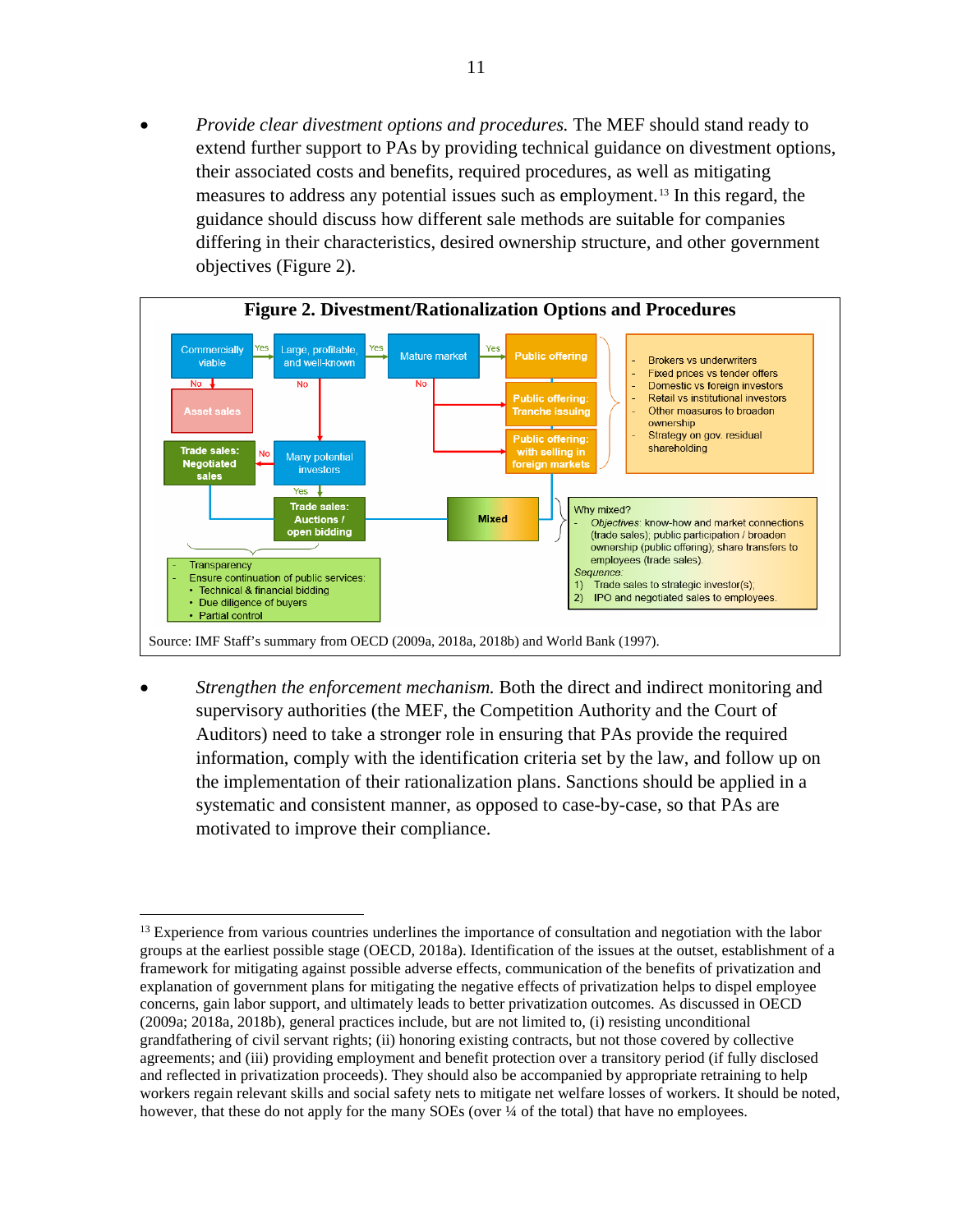- *Do not backtrack on or weaken reform objectives.* While inevitably there is learning by doing and the need to adapt policies and procedures to new issues or obstacles that may arise, care needs to be taken to not weaken the overall reform objectives. Consideration could be given to reviewing experience and contemplating changes on a periodic basis, say every 5 years, rather than during the budget or other legislative discussions.
- *Develop or Strengthen complementary policies to enhance SOEs' performance.* In parallel to the reform, policies should be adopted to improve efficiency of existing SOEs. Steps include: 1) facilitating consolidation of local public services, where appropriate; 2) enhancing governance and performance reporting of these companies; and 3) ensuring a level playing field between public and private businesses.

#### **III. PUBLIC PROCUREMENT REFORM**

Italian public investment a share of GDP has decreased steadily over the past few years, falling from 3 percent of GDP in 2008 to 2 percent of GDP in 2017—against a euro area average of 2.6 percent of GDP. Moreover, while private investment has been recovering since 2014, public investment has continued to decline. Beyond the fall in budgetary allocations, two other factors are believed to have contributed to this trend (EC, 2018a and MEF, 2019b): (i) central and sub-national governments have failed to use all available funds

for public investment owing to slow execution; and (ii) an inefficient public procurement system, with repeated changes to the procurement code and an uneven and slow reform implementation that have created difficulties in project preparation and execution. This part of the paper reviews recent changes to the Italian public procurement system; discusses how it compares to other EU countries; analyses its effects on public investment; and provides policy recommendations to address remaining challenges.



#### **A. Recent History of Public Procurement Reforms**

<span id="page-12-0"></span>The Italian public procurement system has suffered from fragmentation of the legal framework, low administrative capacity and lack of coordination among institutions (EC, 2016). As a result, public procurement procedures have been complex and lengthy with an insufficient degree of competition in tendering procedures and a high usage of negotiated procedures without the publication of a notice.[14](#page-13-0)

<sup>&</sup>lt;sup>14</sup> For example, according to the EC's Single Market Scoreboard for public procurement, in 2015, many public procurement procedures were finalized with only one offer (30 percent, compared to the EU median of 23.6 percent); decision periods were long (210 days, compared to the EU average of 89 days); and the value of tender calls published in the Official Journal of the European Unit was low (just above 2 percent of GDP, compared to the EU average of 3.8 percent of GDP). See Section II.B for further discussion.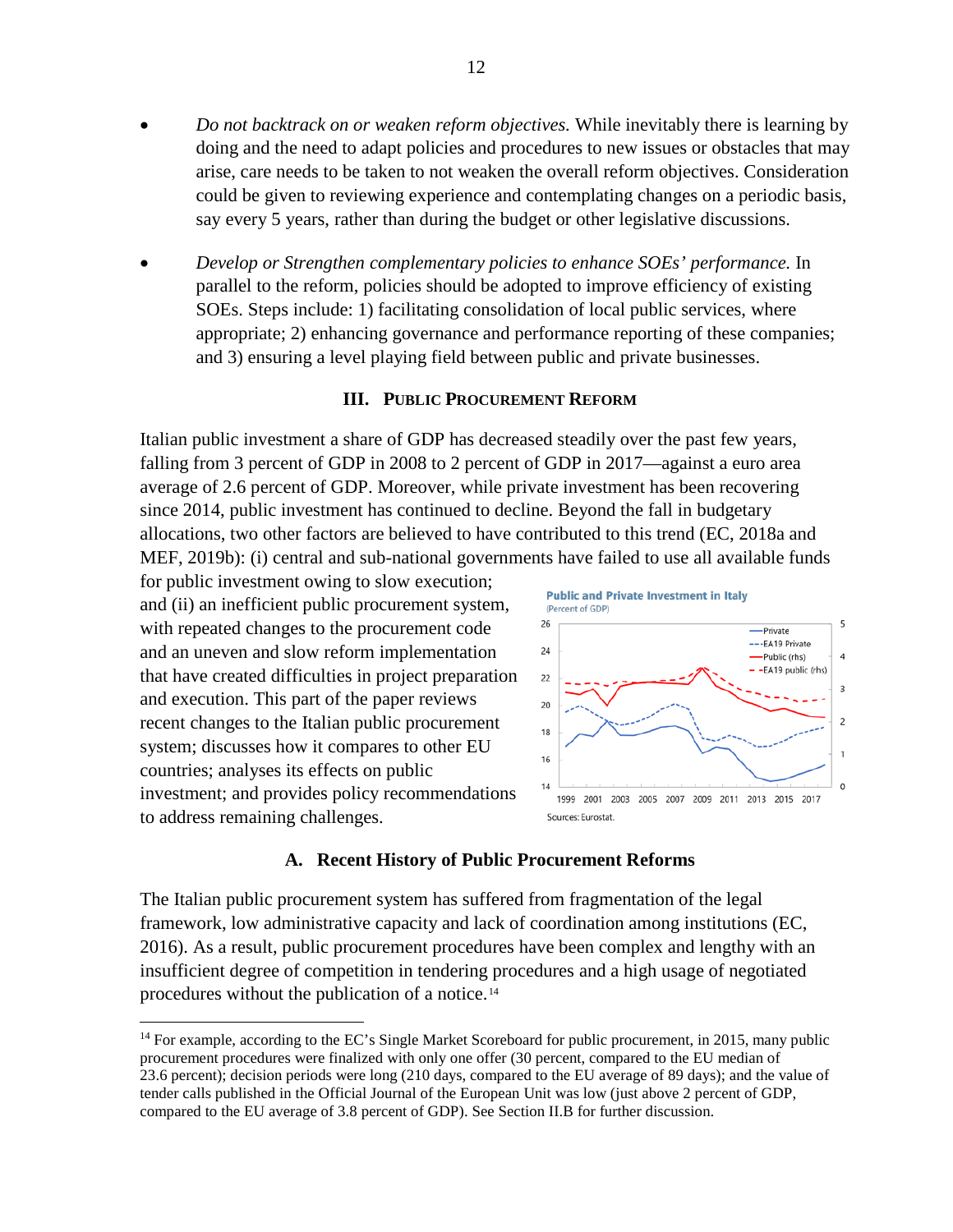Over the past four years, there have been three significant changes to the public procurement legislation for public works and associated services in Italy.[15](#page-14-0) First, the transposition of the 2014 EU Directives on procurement and concession led to sweeping and far-reaching changes with the adoption of a new public procurement code in 2016. Second, this new legislation was subsequently revised in 2017 to address various challenges that arose in the first year of the implementation of the new code. Third, additional legislative changes were introduced in 2019 with the aim of accelerating public investment, which continued to be low notwithstanding the reform process.

# **The 2016 Public Procurement Code**

To improve efficiency while transposing the 2014 EU Directives, the new code set standard time frames and conditions for participation in public tenders, criteria for awarding tenders, legal recourses, and appeal processes.[16](#page-14-1) To enhance general transparency and integrity of procurement, the anti-corruption agency, ANAC, was given powers to: 1) oversee public procurement and contracts; 2) collect, analyze and publish all relevant procurement data; and 3) issue implementing regulation with the power of soft laws.[17](#page-14-2) All provisions of the new code are focused on quality: quality of planning, quality of contracting authorities, quality of businesses, quality in the methods for selecting contractors, with the most economically advantageous offer identified as the preferred criterion for adjudication. Key changes to the public procurement landscape could be divided into those related to public demand, tendering of services (or supply), and implementing instruments (PBO, 2019).

# *Changes to the Public Demand Side*

• *Increased independence over procurement procedures and awarding criteria.* The new code aims to strengthen the programming and design phases of public works by increasing the margins of discretion of contracting authorities over the choice of procedures and awarding criteria. Under the new code, contracting authorities can choose their own tendering procedures among open, restricted, and negotiated procedures (with competitive bids). Moreover, only under some exceptional circumstances are contracting authorities allowed to use negotiated procedures without previous publication of a call for tender. In accordance with EU Directives, the new code promotes the use of the "most economically advantageous tender"

<sup>&</sup>lt;sup>15</sup> These changes were introduced via legislative decrees No. 50/2016, 56/2017, and 32/2019.

<sup>&</sup>lt;sup>16</sup> EU provisions were contained in Directives 2014/24/EU and 2014/25/EU for public procurement and Directive 2014/23/EU for awarding concession contracts.

<span id="page-13-0"></span><sup>&</sup>lt;sup>17</sup> ANAC (Autorità Nazionale AntiCorruzione) was established in 2014 as an independent agency from the government. Its mandate is to offer advice to central and sub-national governments and agencies on adopting and strengthening corruption-preventing measures, managing the electronic platform to collect information from whistle-blowers and, since 2016, issuing guidelines and regulations, and overseeing public procurement. ANAC can apply administrative sanctions to public officials not complying with the obligation of adopting anticorruption plans or codes of conduct.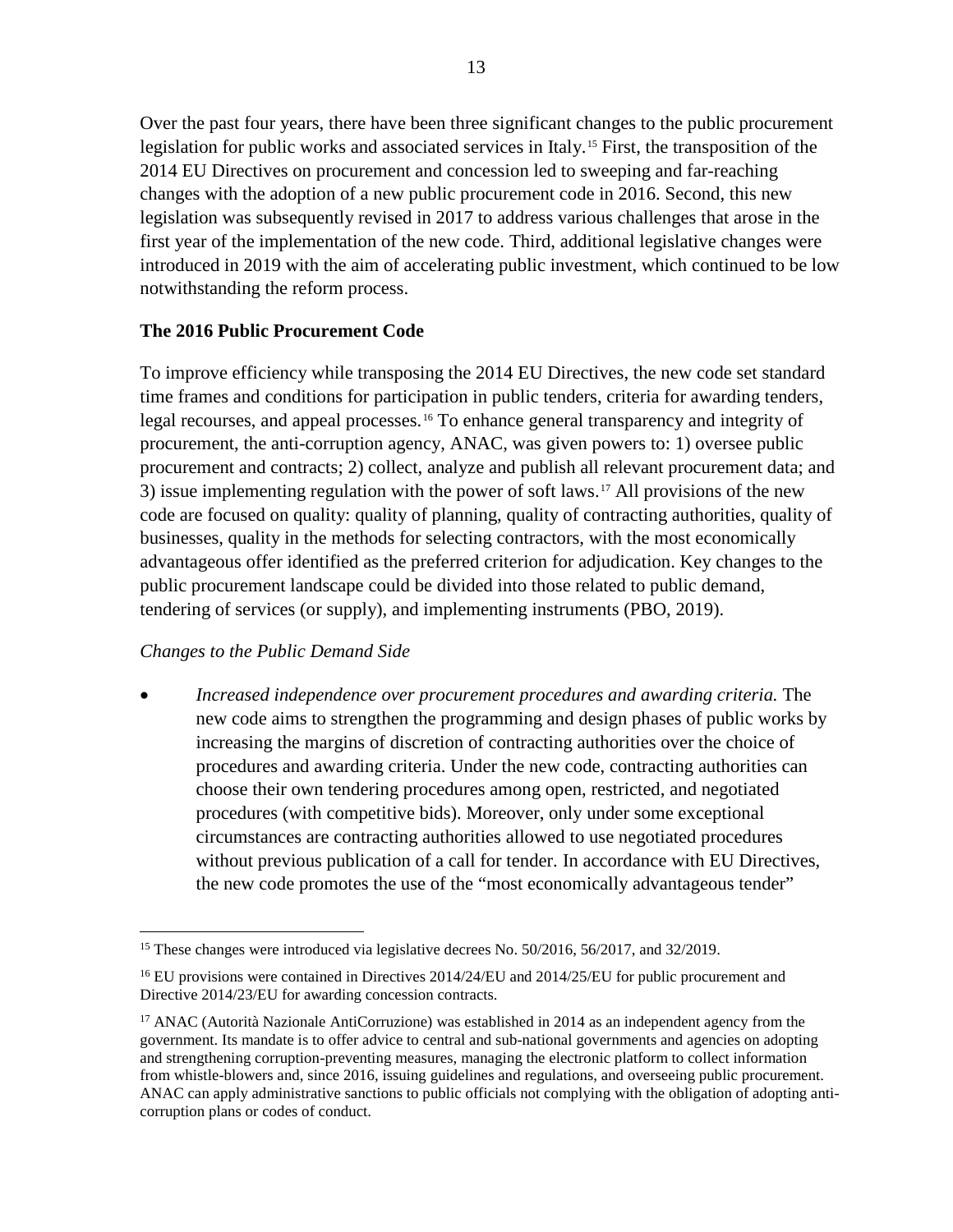(MEAT) awarding criterion over the "lowest price" criterion. As such, decisions are based on the price-quality ratio or on a cost efficiency comparison criterion, such as life-cycle costing.[18](#page-15-0) The low-price criterion was then allowed only in certain cases, such as for contracts with value less than  $\bigoplus$  million. To strengthen transparency and accountability, an assessment of MEAT awarding is conducted by a board of experts chosen from a register of public-tender board members.[19](#page-15-1)

- *Enhanced qualification criteria of contracting authorities.* To meet the levels of qualification required to leverage these new discretionary instruments, the code introduces a system of qualification, managed by ANAC, where the operational autonomy of contracting authorities is assessed according to the authorities' professional capacity. ANAC assesses the capacity of the contracting authorities to manage the three major steps of public contracts, namely: programming and design, allocation, and verification of the contract execution. An implicit goal of this professionalization drive is to concentrate expertise over fewer contracting authorities, with a view of aggregating public demand to take advantage of economies of scale and lowering costs. The qualification is applied for a five-year period with some contracting authorities considered to be qualified by right (the Ministry of Infrastructure and Transport, the Italian Public Procurement Central Authority (CONSIP S.p.a), the National Agency for the Attraction of Investments and Business Development (INVITALIA S.p.a) and the regional aggregating agencies). Ideally, once the financing has been assigned, a contracting administration must follow the entire work till its finalization, accompanying the company in any difficulties with the administrations and monitoring its proper execution.
- *Improved execution and quality of work*. The new code requires contracting authorities to establish a detailed plan of public works, including preliminary technical and financial feasibility studies, execution plans and verification of the final product. The design and execution of public works are set to be provided by separate parties, except for special cases specified in the code. While a "joint-contract" may be associated with simpler procedures, the code provides significant discretion to contractors to adjust various elements of the contract once the contracting authority has been "locked-in". On the other hand, contracts for execution-only could potentially help control the quality of work, costs, and time frames.[20](#page-15-2)

<span id="page-14-2"></span><span id="page-14-1"></span><span id="page-14-0"></span><sup>&</sup>lt;sup>18</sup> This includes both the internal costs (borne by the contracting authority) and the external costs (borne collectively because of externalities) over the entire life of the public work.

 $19$  The establishment of a register for members of public-tender boards has been delayed by ANAC to mid-2019.

<sup>&</sup>lt;sup>20</sup> Decarolis and Palumbo (2011) show that completion of public works often exceeds the planned deadlines, requiring time horizons of up to three times longer than expected and cost overruns of as much as 50 percent higher.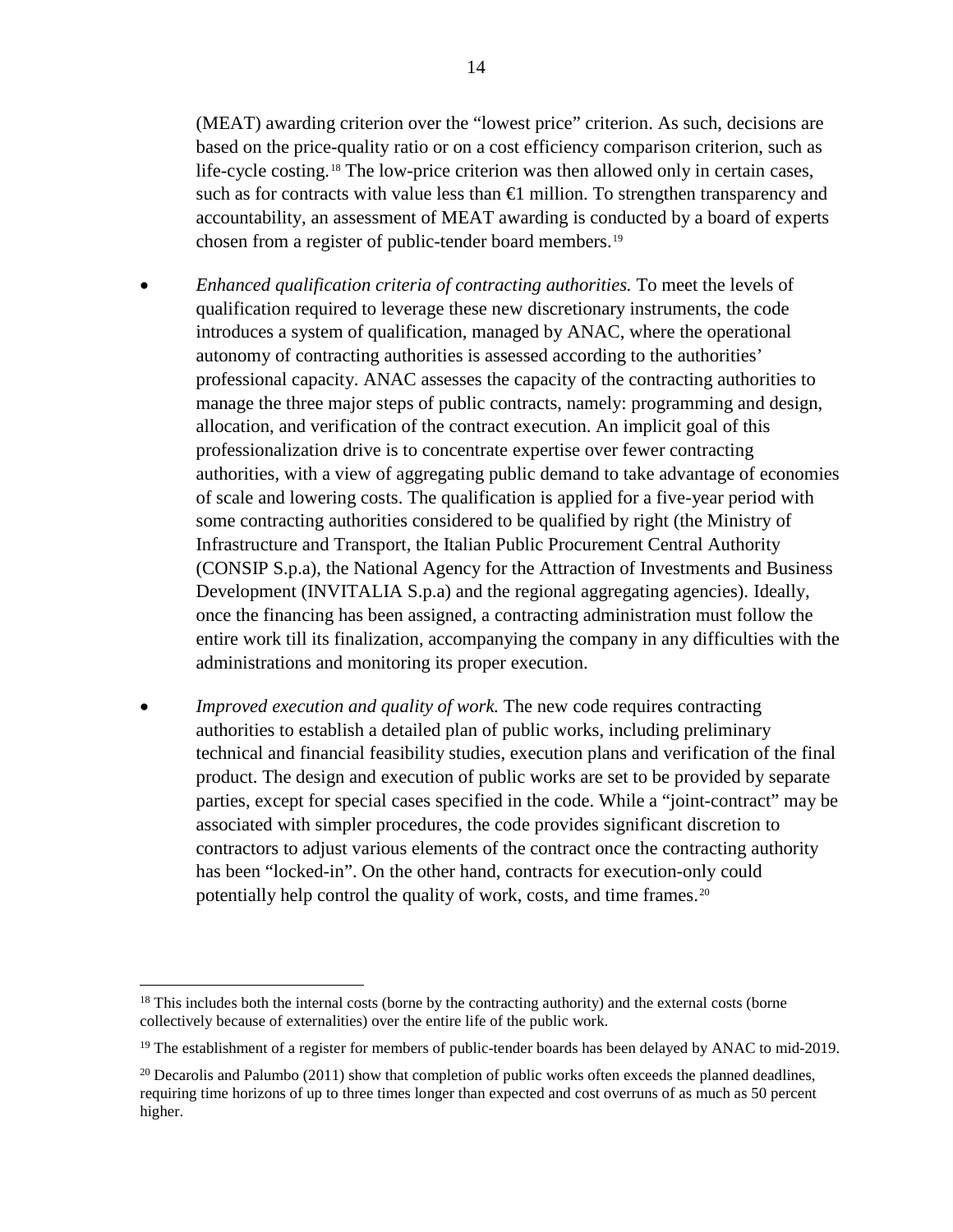# *Changes to the Tendering of Services (Supply Side)*

To reduce the incidence of asymmetric information and the risk of moral hazard of the parties holding contracts, the new code establishes a rating system of companies based on their past performance (e.g., adherence to time frames and costs, and the frequency of disputes). The goal is to incentivize quality of execution of public works for the purpose of awarding future contracts. The rating is assigned at the voluntary request of the companies. Contracting authorities are tasked with providing a performance assessment of companies that were awarded contracts using a methodology established by ANAC. Subsequently, ANAC releases the final rating that is then used as an input during the qualification phase of a tendering process.

#### *Changes to the Regulating Instruments*

The new code envisages the use of more flexible legislative instruments for secondary legislation through guidance documents, or guidelines of general nature, known as soft laws. This represents the main feature of the legal framework of the new code, which departs from the previous system based on a strict, very detailed set of rules, containing a single regulation for the execution and implementation of procurement. This was thought to provide flexibility to the involving nature of procurement with multiple references to the details of a total of roughly 50 supplementary soft law acts. On top of this flexibility, the code allowed the use of other guideline models, classified into three types: 1) decrees approved by a ministry (primarily by the Ministry of Infrastructure and Transport); 2) binding guidelines adopted by ANAC; and 3) nonbinding guidelines adopted by ANAC.

#### **The 2017 Amendments**

<span id="page-15-2"></span><span id="page-15-1"></span><span id="page-15-0"></span>Overall, the new code sought to enhance transparency of contracting authorities and contracting entities, while improving competition in bidding process and project quality. However, upon its entry in force, procurement procedures slowed down significantly. In the three months following the code's adoption, supplies and service contracts dropped respectively by about 30 percent and over 40 percent in value and volume, while the decrease of public works contracts was about 52 percent in value and 62 percent in volume (ANAC, 2016a). This drop was expected to be temporary and gradually fade away when the code was fully implemented, and the local authorities became more familiar with it (ANAC, 2016b). Nonetheless, the hoped-for recovery did not materialize for several reasons. First, procedures remained cumbersome owing to a tension between a simplified procedure versus a corruption-proof procedure. Second, legal guidelines are viewed as being uncertain because some provisions are "soft laws", which are perceived as good practice but not binding. Soft laws are also not easily distinguishable from those that are binding requirements and punishable by law. Third, some soft laws were viewed as lacking coordination and overlapping, complicating the interpretation and undermining the objective of a single set of regulations in summary form. Finally, critical implementing measures were still missing,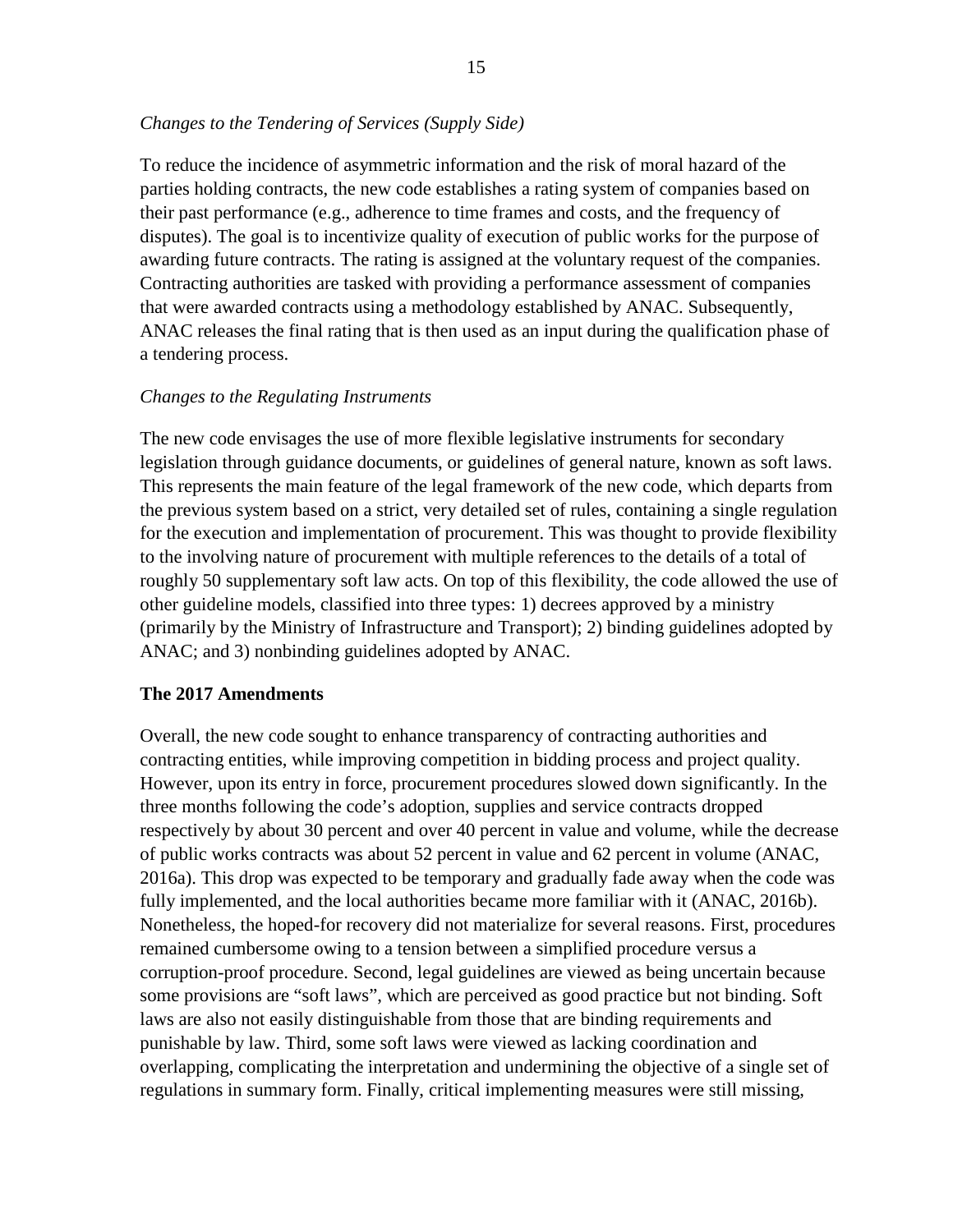creating uncertainty in the application and effective use of the new code, in particularly the one that sets qualifications of contracting authorities.

To address some of the impediments experienced with the 2016 code, several adjustments were made in the 2017 amending decree, including by: $2^{1}$ 

- Increasing the threshold of a contract value for using the low-price criterion from  $\oplus$  million to  $\oplus$  million.
- Expanding the circumstances under which joint contracts are allowed, such as public works with a high technological knowhow or innovation content, while allowing joint contracts in cases where the final design was approved 12 months before the 2016 code was adopted. The latter was viewed as necessary to introduce a transition period with respect to contracts whose preliminary or definitive projects had already been approved as of the date when the code went into effect.
- Increasing the period for documentation of compliance with requirements from 5 to 10 years for the certification of a contractor.
- Requiring the company rating mechanism to be used at the stage of tender assessment as opposed to at the qualification stage, as specified in the 2016 code.
- Setting a maximum weight of 30 percent for the price component under the MEAT system.
- Authorizing ANAC to take legal action for challenging tenders, whenever it deems that procedures violate the laws and regulations governing public contracts. In addition, ANAC may take legal action with respect to the challenge: if the contracting authority does not comply with ANAC's opinion within the deadline assigned by ANAC (and, in any case, within a maximum of 60 days from the transmission of the opinion), ANAC has the option of appealing the matter to an administrative judge within the 30 days thereafter.

# **The 2019 "Unblocking Construction Works" (Emergency) Decree**

Even after these amendments, many critical issues remained unresolved. Implementation progress has been slow, with only half of the approximately 60 acts provided by the 2016 code and the 2017 amending decree having entered into force (PBO, 2019). Given the uncertainty over implementation, some public administrations have reportedly been waiting for the full implementation of the reform to resume public investment (EC, 2016; 2017a). The lack of clarity on the binding nature of soft laws has not been fully resolved. Furthermore, there has been resistance to the qualification system of contracting authorities.

<sup>&</sup>lt;sup>21</sup> The amending decree introduced 450 changes to the  $2016$  code (PBO, 2019).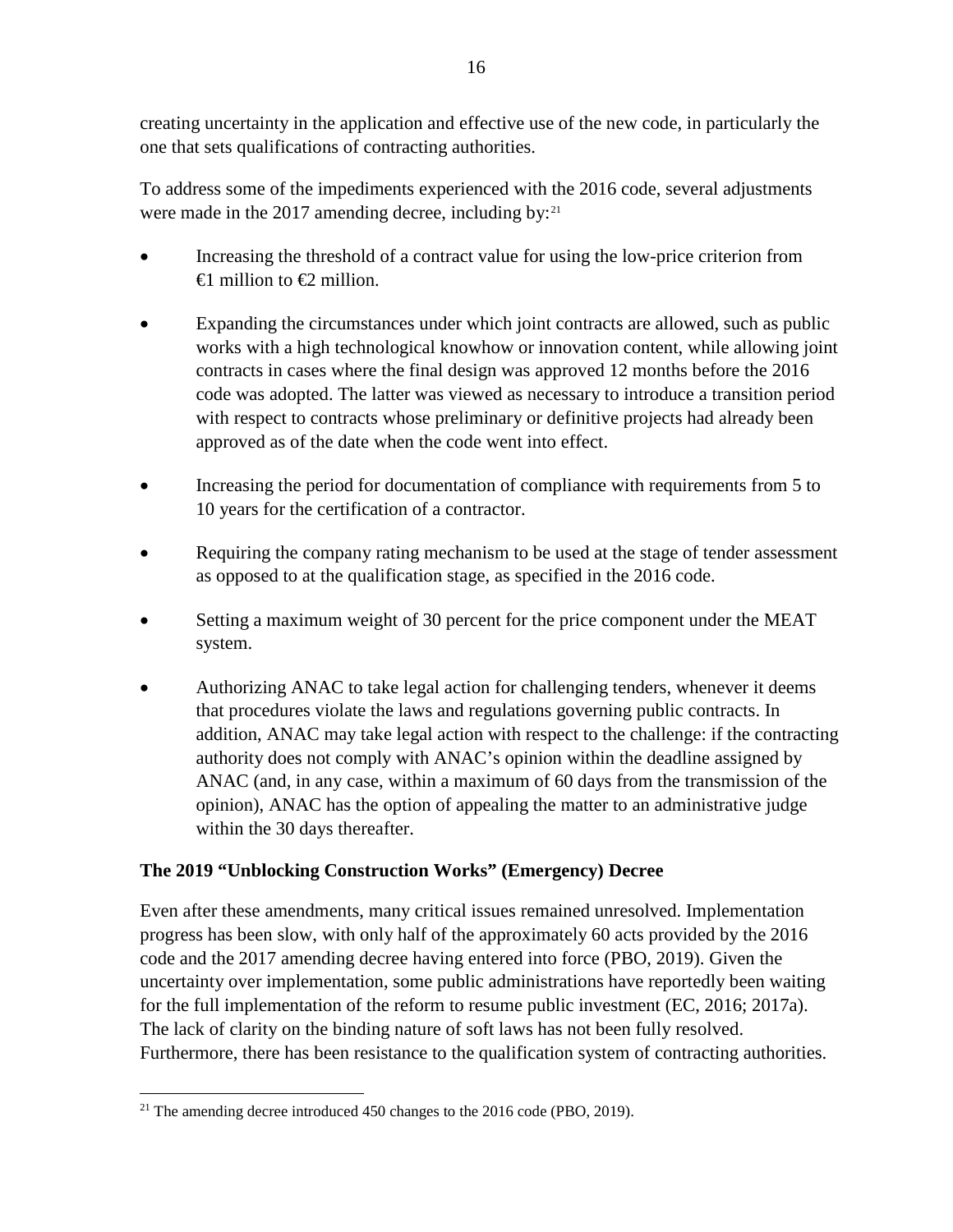Absent adequate human resources, public investment activities of smaller local agencies slowed down significantly after the introduction of qualification requirements while no other agency stepped in to consolidate or undertake planned investment projects (PBO, 2019).

These factors have continued to weigh on the recovery of public investment. As a result, two further changes were made to the public procurement code. First, as part of the 2019 budget, contracting authorities were temporarily allowed to allocate public works for low-value contracts between  $\epsilon 40,000$  and  $\epsilon 150,000$  without competitive procedures, subject to consultations with three experts.[22](#page-18-0) The rules for allocating public works with greater values were also relaxed.<sup>[23](#page-18-1)</sup> Second, an "emergency decree" was adopted with the aim to speed up procurement by simplifying procedures and temporarily suspending some regulations until December 2020. Key changes were as follows:

- A return to a single regulation for the execution, implementation and integration of the procurement code, in replacement of ANAC's guidelines and of individual ministerial decrees.
- The threshold for using the low-price criterion, set at  $\bigoplus$  million in the 2017 decree, was cancelled. Contracting authorities could choose to award contracts based on either the low-price or MEAT criterion without the need to justify their choice.
- The obligation to choose experts from the ANAC register of public-tender board members to assess MEAT procedures is suspended until December 2020. The ban of joint contracts is also suspended. By November 2020, the Government shall submit a report to Parliament on the effects of the suspension to enable it to appraise whether the suspension should be maintained.
- The temporary changes introduced by the 2019 budget were made permanent, with a further simplification allowing for contracts valued between  $\epsilon$  50,000 and the EU thresholds to be carried out without publication of a contract notice.<sup>[24](#page-18-2)</sup>
- The period of validity of a contracting authority certification was increased further from 10 to 15 years.
- The share of contracts that can be subcontracted by contractors was raised from 30 to 40 percent. Some procedures to choose subcontractors were suspended, such as the obligation to identify three subcontractors during the tender and the obligation to verify specific requirements for hiring subcontractors.

 $^{22}$  This exemption was temporary and only applied to 2019. Around 48 percent of public works contracts fell in this range in 2018 with a value of about 5 percent of total public works (PBO, 2019).

<sup>&</sup>lt;sup>23</sup> For example, public works valued between  $\in 150,000$  and  $\in 350,000$  could be allocated through negotiated procedures, as in the 2016 code, but the number of experts to be consulted was temporarily reduced from 15 to 10.

<span id="page-17-0"></span> $24$  As in the 2016 code and the budget, negotiated procedures are allowed for public works valued between  $\text{\textsterling}150,000$  and the EU threshold of  $\text{\textsterling}5.6$  million.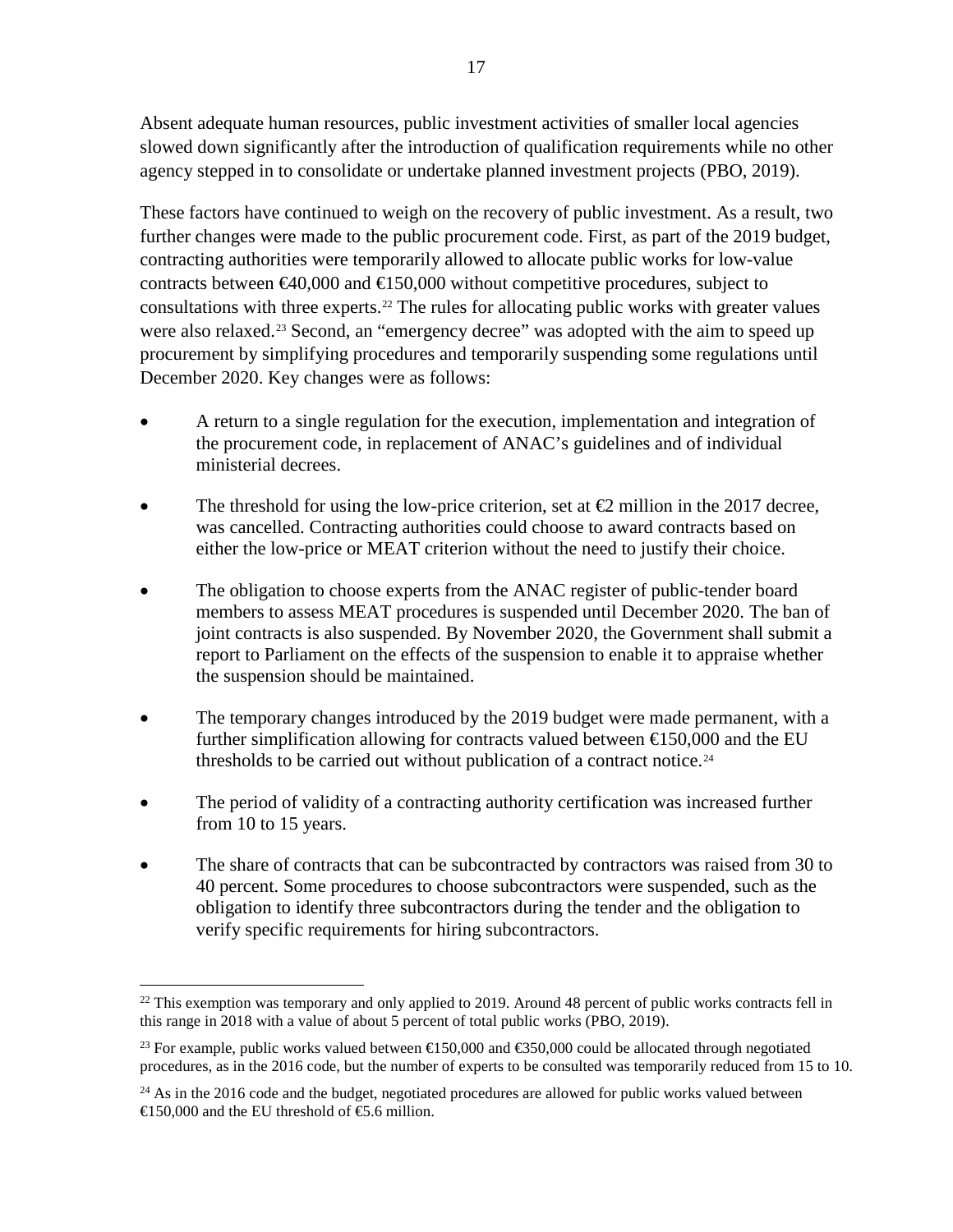#### **B. Public Procurement Performance in Italy**

Despite several reforms and subsequent amendments, Italy's public procurement performance lags other EU countries. This can be seen in the EC's Single Market Scorecard of public procurement performance, an index composed of 12 sub-indicators measuring various key aspects of public procurement—such as competition, transparency, and market access. For each of the sub-indicators, a score of one is associated with a satisfactory performance (based on good practices), zero for an average performance, and minus one for an unsatisfactory performance. To construct the overall index, each indicator is weighed by its relative importance in the principles of good procurement.<sup>[25](#page-19-0)</sup> With different weights across individual indicators, the overall indicator could range between -14 and 14 and its interpretation is as follows: countries that score below -3 are viewed as having weak public procurement performance, those between -3 and 3 are viewed as being average, and those above 3 as good performers. In recent years, Italy had an overall score of around -3.33 and is among the countries in which public procurement performance is considered weak.

Looking at the breakdown of the overall index, Italy under-performs in several dimensions (Figure 3):

• First, Italy is a major outlier in the category of decision speed where it takes about half-a-year between the deadline for receiving offers and the date a contract is awarded. This compares negatively to the EU average of just above three months and to the threshold for good performance of four months. Despite a mild declining trend in recent years, the decision speed has worsened in 2018 by about 10 days. Lengthy procedures raise costs, inefficiency,



Source: EC's Single Market Score Board (2019). Note: The score could range between -14 to 14. Green color represents the overall score above 3, yellow color for between 3 and -3, and red color for below -3.

and uncertainty of public contracts for both public buyers and bidding companies.

<span id="page-18-2"></span><span id="page-18-1"></span><span id="page-18-0"></span><sup>&</sup>lt;sup>25</sup> Relatively higher weights are assigned to individual indicators related to competition and transparency including the shares of single-bidder contracts, negotiated contracts without a call for bids, and the value of public procurement advertised on the tender electronic database—which are the pillars of good public procurement. Lower weights are assigned to individual indicators related to participation of SMEs and data quality—such as sufficient information on procurement processes, sellers, buyers, and services under contract as they measure the same concepts from different perspective. The remaining indicators are assigned a standard weight of one.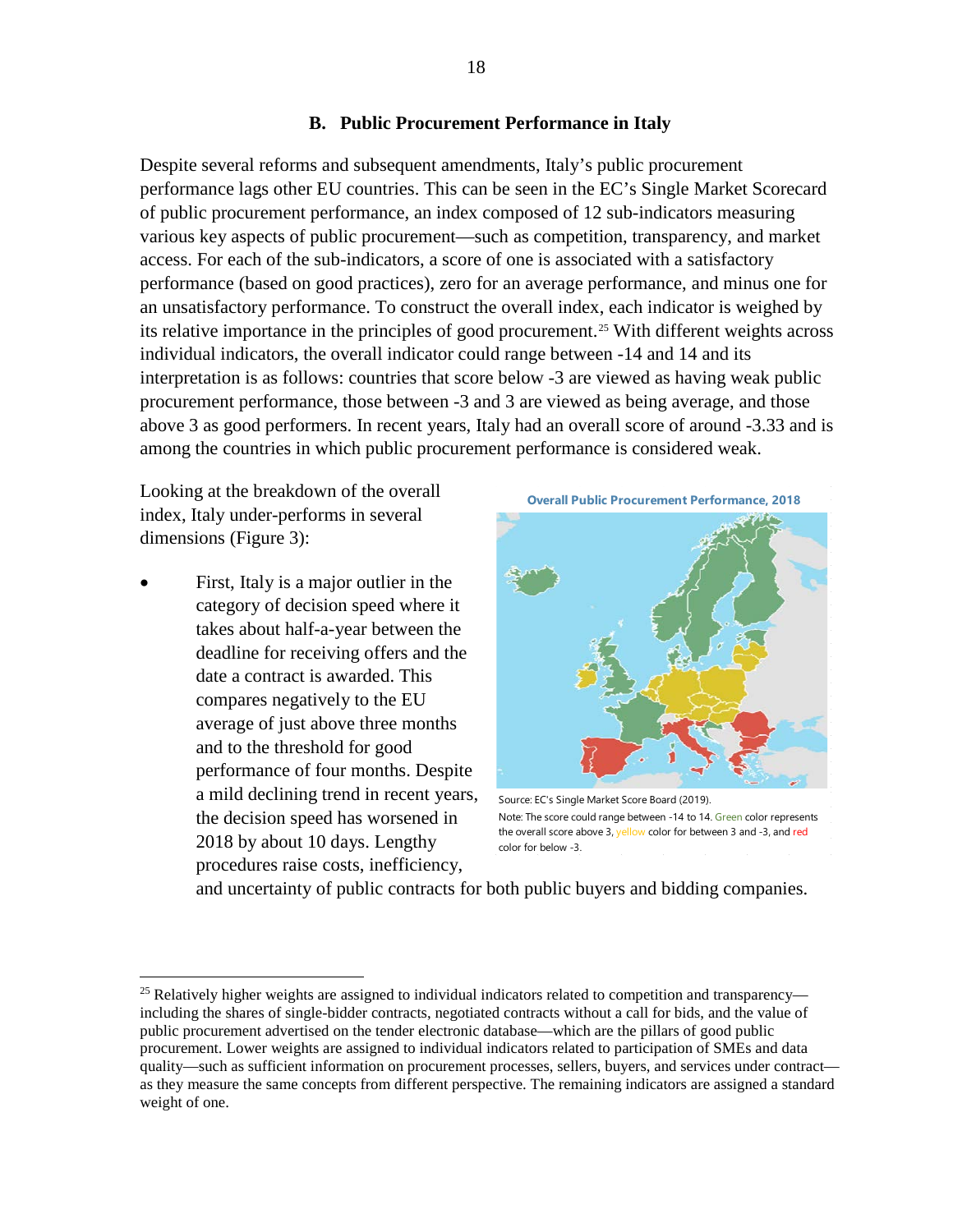

Note: Red, yellow, and green colors indicate unsatisfactory, average, and satisfactory performance respectively. Horizontal lines in the selected individual indicators reflect a threshold for good (green) and substandard (red) practices.

<span id="page-19-0"></span>Second, Italy has a relatively high and increasing share of single-bidder contracts, with a share of about ⅓ of total awarded contracts—5 percent higher than the EU average and more than 20 percent higher than the threshold considered as good practice. This suggests limited competition and cumbersome bureaucracy.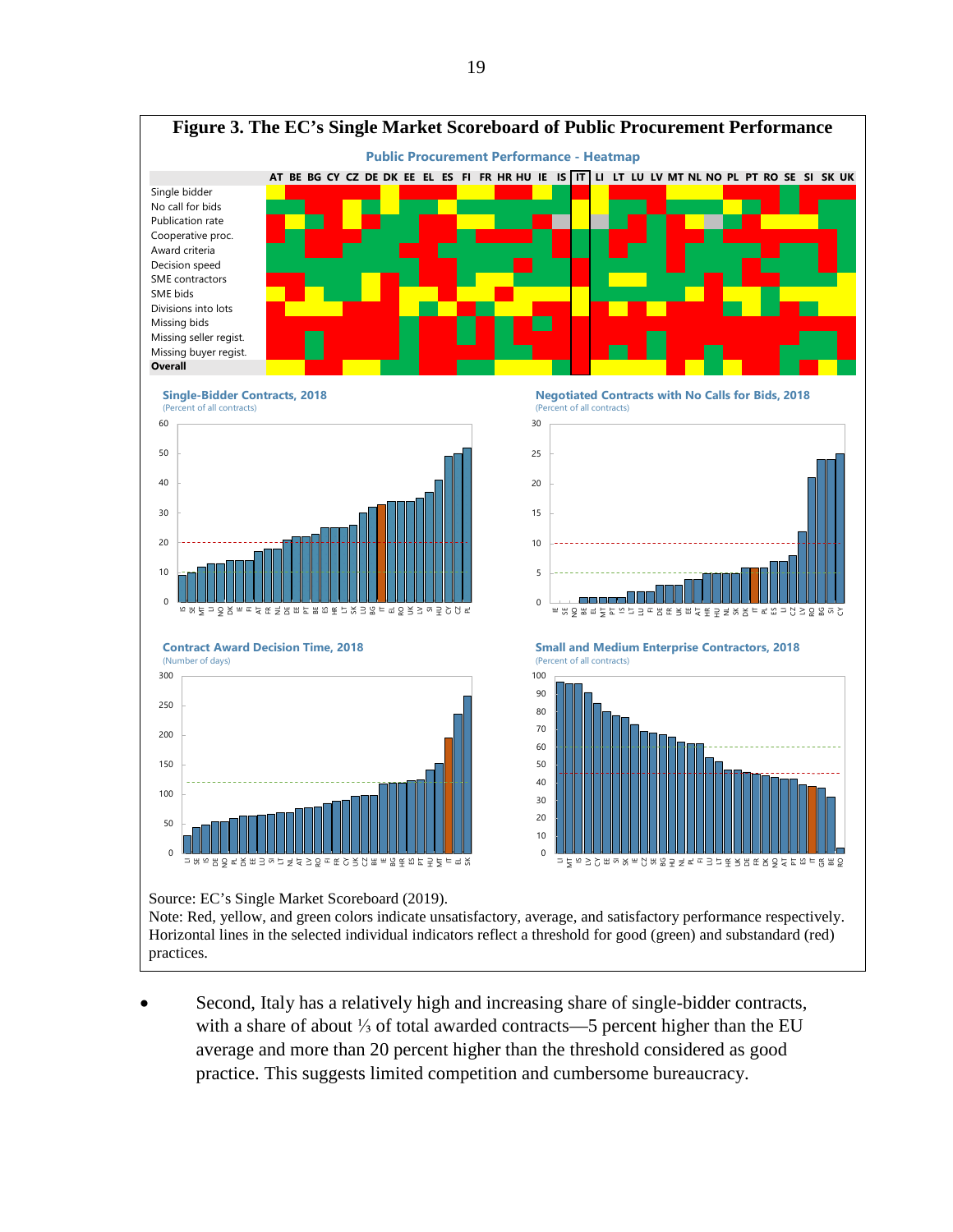- Third, the share of public procurement procedures that were negotiated with a company without a call for bids is still slightly higher than the good practice threshold.
- Last, there are only a small share of SME contractors in Italy, at about 38 percent, or ⅔ of the EU average, which is also a threshold for being a good performer. The limited share of SME contractors could indicate the presence of barriers preventing smaller firms from participating in public procurement procedures—such as red tape, biased calls for tender, and also low capacity among smaller firms to compete.

# **C. Impact of Public Procurement on Government Investment**

# **Drivers of Public Investment Identified in the Literature**

Discussions on the role and determinants of public investment have come to the forefront with relatively modest growth and the decline of public capital stocks in many countries.<sup>[26](#page-21-0)</sup> As such, an extensive empirical literature has examined drivers of public investment in both advanced economies (AEs) and emerging markets (EMs), comprehensively reviewed by de Haan et al. (1996) and more recently by EC (2017b). These drivers belong to three main categories: macroeconomic factors, fiscal policy levers, and political economy considerations.

Much of the early work focused on macroeconomic factors, such as economic growth, public capital stocks, and demographic changes. Public investment is found to be large during periods of rapid growth and depressed during recessions (Turrini, 2004; Mehrotra and Valila, 2006; Kappeler and Valila, 2008).<sup>[27](#page-21-1)</sup> It can also be influenced by the level of public capital stock and past public investment, owing to diminishing marginal returns and the time-tobuild effect of investment (Heineman, 2006; Kappeler and Valila, 2008; Keman, 2010). Changes in demographic patterns, such as population growth and an expanding share of younger population, could also raise public investment owing to the associated life-time payoffs (Heinemann, 2006; Jager and Schmidt, 2016).

However, since the global financial crisis, there has been a growing emphasis on the correlation between public investment and fiscal conditions. Perceived risks to fiscal sustainability were found to restrict public investment in high-debt countries (Mehrotra and Valila, 2006; Bacchiochi et al, 2011; EC, 2017b). Even for countries with low debt, efforts to reduce budget deficits have impacted negatively on public investment (Bacchiochi et al, 2011).

Several studies have looked at the role of political economy factors on public investment. The variables used range from political orientation to election cycles (Van Dalen and Swank,

<sup>&</sup>lt;sup>26</sup> On the role of public investment, see for example: Alfonso and Furceri (2010); EC (2014); G20 Communique (2014); IMF (2014); and Abiad et al (2016).

 $27$  The correlations are robust to both cyclical and structural developments, such as real GDP growth, the output gap, the unemployment rate, real GDP per capita, and the inflation rate.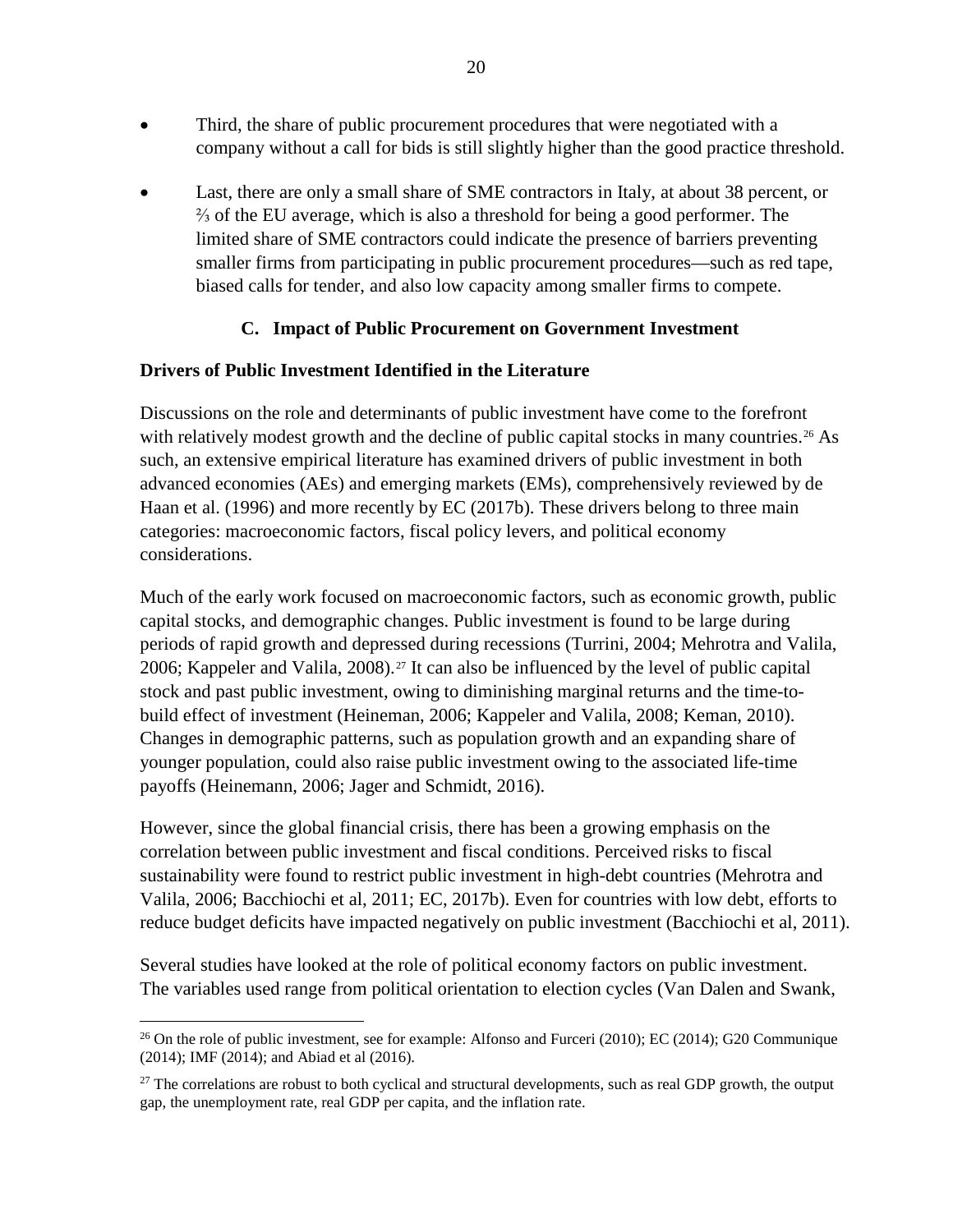1996; de Hann et al, 1996; Sturm, 2001; Heinemann, 2006; Keman, 2010; Gupta et al, 2015; EC, 2017b). However, empirical results that link political economy variables to public investment remain inconclusive.

On top of these factors, some studies have found that strengthening public investment efficiency could significantly improve public investment (IMF, 2015). Efficiency could be comprehensively assessed by evaluating key steps of the investment cycle, namely, planning, prioritization and allocation, implementation, and evaluation.[28](#page-22-0) However, most empirical studies use broad measures of institutional quality and/or governance as proxies for public investment efficiency.[29](#page-22-1) These studies confirm that better-quality institutions and/or governance lead to higher, less volatile, and more efficient public investment (Dollar and Levin, 2005; Denizer et al, 2013; Grigoli and Mills, 2014; Bulman et al, 2015; Presbitero, 2016; EC, 2017b). While there is no explicit link, some of these studies subsequently provide policy recommendations related to public investment processes. For example, and most relevant to this paper, EC (2017b) identifies a positive role of governance in supporting public investment in the Euro area and then highlights factors such as more careful planning and a better design of procurement procedures as governance indicators.

The empirical part of this paper departs from this literature by examining the direct relationship between the quality of public procurement (which is one of the main aspects of the implementation step), and public investment for European countries. To do so, the paper uses the overall index of public procurement performance from the Single Market Scoreboard described in the previous section. It then uses the estimated model to measure the gains for Italy of achieving better procurement scores.

# **Empirical Analysis and Gains from Improving Public Procurement for Italy**

The impact of public procurement performance on public investment is examined in a standard reduced-form model of public investment, widely used in the literature. The baseline regression can be written as:

$$
\ln \text{Public inv}_{i,t} = \beta \ln \text{Public inv}_{i,t-1} + \gamma \text{PP}_{i,t-1} + \alpha X_{i,t-1} + \theta_t + \epsilon_{i,t}
$$

where public investment, Public inv<sub>i-</sub>, is measured by the gross fixed capital formation of the government sector as a share of GDP. As common in the literature, the lagged public investment variable is used as a control to capture persistence of public investment.  $PP_i$  – represents the overall public procurement performance score from the EC's Single Market Scoreboard.  $X_{i,-}$  is a vector of controls, following the specification in EC (2017b) that was

<span id="page-21-0"></span><sup>&</sup>lt;sup>28</sup> For example, the Index of Public Investment Management (PIMI) (Dabla-Norris et al, 2011) and the Public Investment Management Assessment (PIMA) scores (IMF, 2015; IMF, 2016).

<span id="page-21-1"></span> $29$  For example, the World Bank's Country Policy and Institutional Assessment (CPIA) scores and the worldwide governance indicators (WGIs).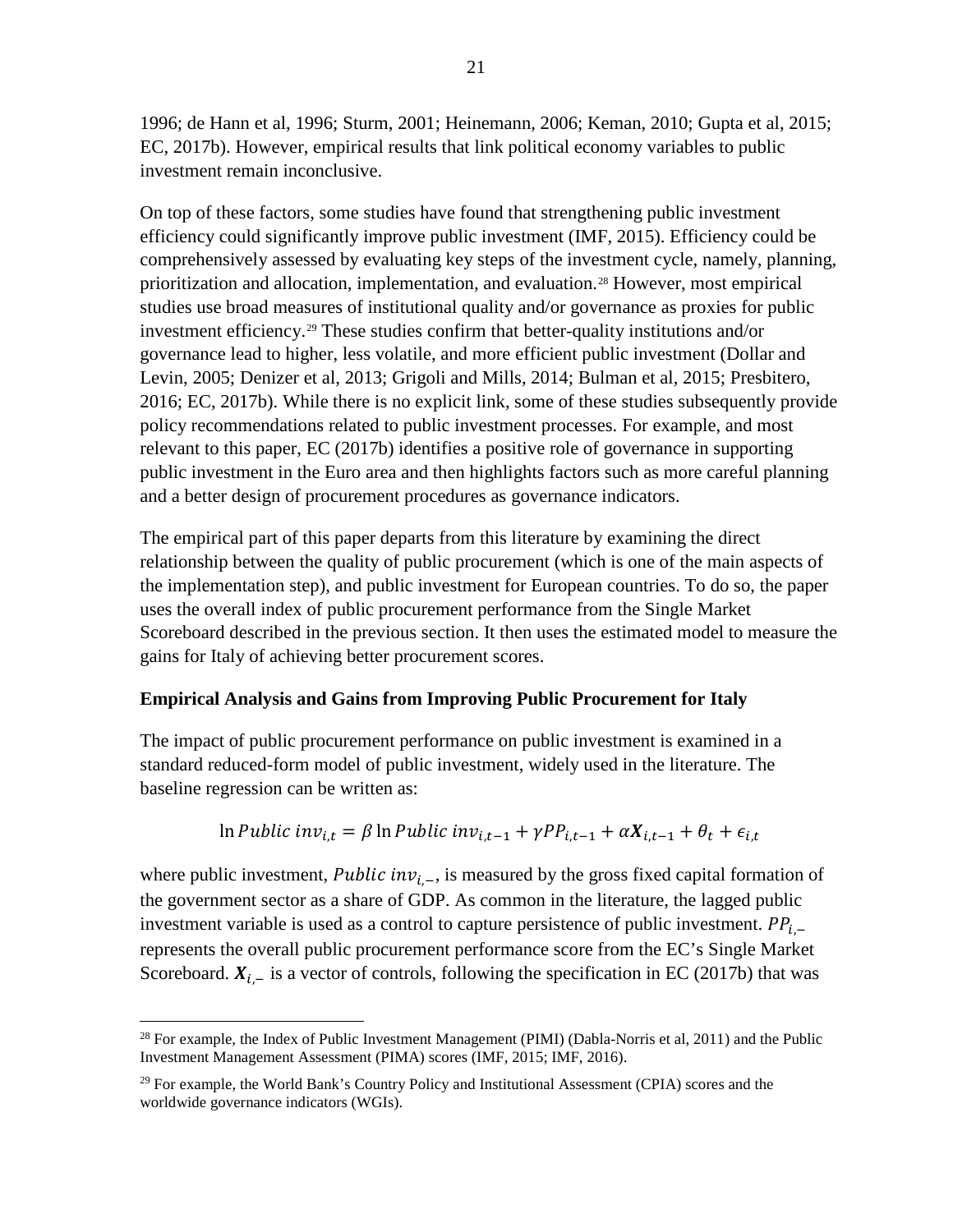based on an extensive review of the literature. These controls include macroeconomic factors (e.g. real GDP growth, output gap, GDP per capita), fiscal conditions (e.g. public debt, longterm sovereign borrowing costs, primary balance), demographic characteristics (share of oldage population), and political economy variables (e.g. political orientation and election cycle). In some specifications, additional controls to capture institutional quality and effectiveness are also included.  $\theta_t$  is a non-linear time trend. Given the limited time series for the public procurement performance score, the regression is estimated over a panel of 30 European countries (EU-28, Liechtenstein, and Norway) observed over the period of 2015– 2018, as well as a cross-section of three-year average data.<sup>[30](#page-23-0)</sup>

Regression results are displayed in Table 6, with columns 1–4 and 5–8 presenting the baseline regression results from the panel and three-year average data respectively. Most of the explanatory variables have the expected sign. In particular, the positive relationship between public procurement performance and public investment is statistically significant.

From the regressions, a one-point increase in the overall public procurement performance score is associated with an increase in public investment of about 0.05 to 0.07 percentage points of GDP. Given that public procurement performance could impact public investment through investment efficiency, results from additional specifications with a control for public investment efficiency (measured by the IMF's Public Investment Efficiency (PIE-X) scores) and its interaction with the public procurement performance scores are shown in columns 3–4 and 7–8.<sup>[31](#page-23-1)</sup> Results are broadly robust and show that better public procurement helps support the positive impact of public efficiency on public investment.

Moving to potential gains in public investment for Italy, the model shows that they could be significant. At the current overall public procurement performance score of -3.33, an improvement in public procurement performance towards the best performer (Sweden for 2018 at a level of 6.7) is associated with 0.4–0.7 percentage points of GDP increase in public investment, depending on the specification used. A less ambitious improvement towards the median performer (Belgium for 2018 at a level of 1.3) would still give a positive gain in public investment of around 0.2–0.3 percentage points of GDP.<sup>[32](#page-23-2)</sup>

 $30$  With the limited number of observations, empirical results should be interpreted with caution. A specification with country fixed effects would be too stringent. To control for country-specific characteristics, as much as possible, additional controls beyond those used in the literature (such as GDP per capita, and governance, institutional, and political factors) are added.

<sup>&</sup>lt;sup>31</sup> PIE-X scores measure relative levels of infrastructure coverage and quality (output) for given levels of public capital stock (inputs). Countries score between 0 and 1 based on their distance to the frontier relative to best performers (see IMF (2015) for more details). As a result, procurement efficiency is not a direct sub-component of the overall investment efficiency measured by PIE-X scores.

<span id="page-22-1"></span><span id="page-22-0"></span> $32$  It is important to note that the estimated potential gains represent an average impact. Given heterogeneity across countries, the same procurement performance indicators may have a different impact on raising public investment given country-specific institutional characteristics.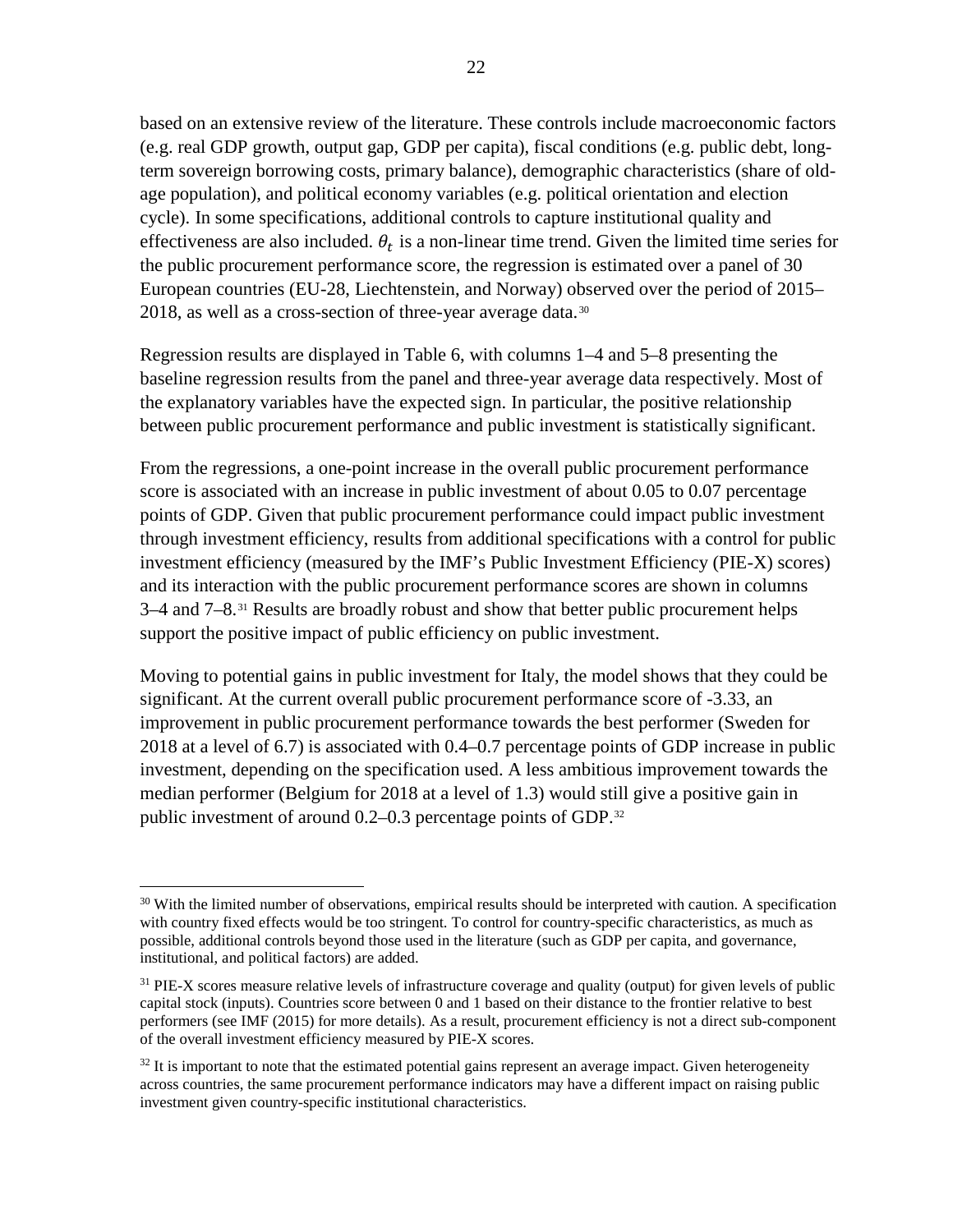|                                               | Public investment (percent of GDP) |             |            |            |             |             |             |             |
|-----------------------------------------------|------------------------------------|-------------|------------|------------|-------------|-------------|-------------|-------------|
|                                               | Pooled                             |             |            |            | 3Y-average  |             |             |             |
|                                               | (1)                                | (2)         | (3)        | (4)        | (5)         | (6)         | (7)         | (8)         |
| L.Public investment (percent of GDP)          | $0.526***$                         | $0.527***$  | $0.491***$ | $0.478***$ |             |             |             |             |
|                                               | (0.124)                            | (0.128)     | (0.131)    | (0.133)    |             |             |             |             |
| L.Public procurement performance Score        | $0.046**$                          | $0.052*$    | $0.049**$  |            | $0.071**$   | $0.076*$    | $0.060*$    |             |
|                                               | (0.022)                            | (0.030)     | (0.020)    |            | (0.032)     | (0.041)     | (0.033)     |             |
| L. Public investment efficiency               |                                    |             | 1.610      | 1.545      |             |             | 0.175       | $-0.006$    |
|                                               |                                    |             | (1.288)    | (1.267)    |             |             | (1.695)     | (1.658)     |
| L. Public procurement performance Score x     |                                    |             |            | $0.066**$  |             |             |             | $0.084*$    |
| L.Public investment efficiency                |                                    |             |            | (0.025)    |             |             |             | (0.041)     |
| L.Output gap (percent)                        | $-0.239***$                        | $-0.241***$ | $-0.189**$ | $-0.190**$ | $-0.611***$ | $-0.616***$ | $-0.531***$ | $-0.535***$ |
|                                               | (0.069)                            | (0.074)     | (0.090)    | (0.089)    | (0.107)     | (0.111)     | (0.128)     | (0.124)     |
| L.Real GDP growth (percent)                   | $0.000**$                          | $0.000*$    | $0.000*$   | $0.000*$   | $0.000**$   | $0.000**$   | $0.000**$   | $0.000**$   |
|                                               | (0.000)                            | (0.000)     | (0.000)    | (0.000)    | (0.000)     | (0.000)     | (0.000)     | (0.000)     |
| Ln(L.GDP per capita in USD)                   | $-0.049$                           | 0.030       | $-0.057$   | $-0.083$   | $-0.339$    | $-0.283$    | $-0.143$    | $-0.211$    |
|                                               | (0.179)                            | (0.321)     | (0.199)    | (0.201)    | (0.296)     | (0.538)     | (0.301)     | (0.302)     |
| L.Real long-term bond yield (percent)         | $-0.107*$                          | $-0.094$    | $-0.051$   | $-0.052$   | $-0.218*$   | $-0.170$    | $-0.117$    | $-0.134$    |
|                                               | (0.059)                            | (0.062)     | (0.073)    | (0.073)    | (0.117)     | (0.133)     | (0.156)     | (0.153)     |
| L.GG Gross debt (percent of GDP)              | $-0.008*$                          | $-0.008*$   | $-0.005$   | $-0.006$   | $-0.027***$ | $-0.029***$ | $-0.028***$ | $-0.027***$ |
|                                               | (0.004)                            | (0.005)     | (0.005)    | (0.005)    | (0.005)     | (0.006)     | (0.005)     | (0.005)     |
| L.GG primary balance (percent of GDP)         | 0.031                              | 0.030       | 0.101      | 0.099      | $-0.014$    | $-0.021$    | $-0.024$    | $-0.021$    |
|                                               | (0.036)                            | (0.039)     | (0.065)    | (0.064)    | (0.076)     | (0.081)     | (0.091)     | (0.089)     |
| Ln(L.Share of old age: percent of total pop.) | $-0.849$                           | $-0.783$    | $-1.808**$ | $-1.875**$ | $-2.245*$   | $-2.135$    | $-2.950**$  | $-3.072**$  |
|                                               | (0.769)                            | (0.796)     | (0.865)    | (0.857)    | (1.190)     | (1.277)     | (1.225)     | (1.197)     |
| Constant                                      | $-35.127$                          | $-34.211$   | $-29.086$  | $-24.737$  | 14.025**    | 12.782      | 13.621**    | 14.848**    |
|                                               | (23.693)                           | (23.213)    | (21.660)   | (22.185)   | (5.621)     | (7.392)     | (5.815)     | (5.805)     |
| Additional controls for governance and        |                                    |             |            |            |             |             |             |             |
| institutional quality                         | No                                 | Yes         | No         | No         | No          | Yes         | No          | No          |
| Observations                                  | 90                                 | 90          | 81         | 81         | 30          | 30          | 27          | 27          |
| # countries                                   | 30                                 | 30          | 27         | 27         | 30          | 30          | 27          | 27          |
| R <sub>2</sub>                                | 0.654                              | 0.656       | 0.670      | 0.675      | 0.787       | 0.797       | 0.832       | 0.841       |

**Table 6. Public Investment Regression Results**

Note:  $1$ / \* p<0.1 \*\* p<0.05 \*\*\* p<0.01.

2/ Other controls are years remaining in the government's term, political orientation of the ruling party, and time trend for the pooled regression.

3/ Governance and institutional quality are measured by the World Bank's Worldwide Governance Indicators (WGI).

## **D. Overcoming Public Procurement Challenges**

Almost four years after the introduction of sweeping reforms to public procurement which was meant to improve efficiency, enhance transparency and eliminate complexity, the 2019 emergency decree to unblock investment has reversed several of these major provisions. The temporary suspensions of specific regulations of the original code add complexity as well as uncertainty over the strategic direction of the reform and weaken its effectiveness. These arguably could have been avoided through steadfast implementation of the original legislation and elimination of inconsistencies that resulted in subsequent delays in public works.

<span id="page-23-2"></span><span id="page-23-1"></span><span id="page-23-0"></span>As a general point, therefore, it is critically important not only to design well the reform but to follow through consistently and speedily. Piecemeal amendements to fix implementation problems risk reversing the broad direction of reforms and need to be avoided (see also PBO (2019), BoI (2019) and European Commission (2019)). Specifically in regard to procurement reform, among the most urgent tasks are to: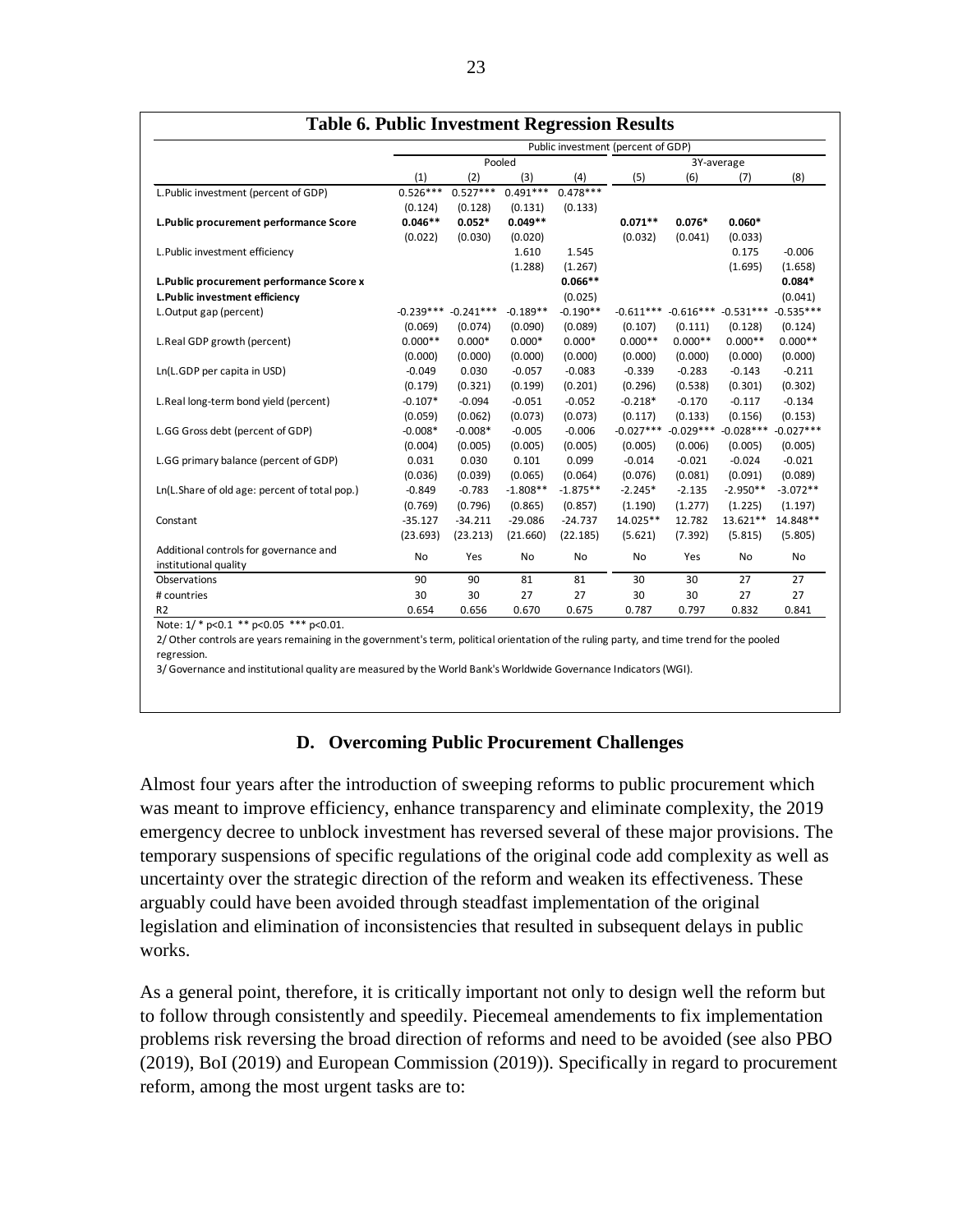- Resolve the opposition to the system of contracting authorities through financial support and technical guidance in hiring qualified staff by local authorities. The professionalization of public demand forms the basis of the 2016 code and its starting point. This step will support the contracting authorities' ability to develop effectively the required knowledge and skills. These are crucial for a succesful implementation of the more complex elements of the new public procurement system;
- Clarify the binding nature of some soft laws to reduce legal uncertainties by clearly identifying those that have the force of law. This should support increased discretion of contracting authorities by establishing the rules and limits within which their new powers may be exercised;
- Streamline soft laws issued by ANAC in consultation with the operators that are concerned about undue complexity. In addition, regardless of the regulatory framework used (i.e. soft laws vs a single binding legislation), a careful balance needs to be struck between simplifying complex procedures and safeguarding transparency;
- Implement the enterprise rating system by supporting contracting authorities with instrumental and professional resources;
- Require that the board members for tender selection be drawn from the national register of ANAC;
- Return to the ban of negotiated procedures without prior publication of a contract notice;
- Re-establish the primacy of MEAT over the lowest price criterion; and
- Suspend the prohibition of joint contracts.

# **IV. LESSONS AND OVERALL RECOMMENDATIONS**

The two select case studies highlight some broader conclusions regarding the pitfalls facing public administration reforms. Although legislative and reform intentions were good, followup and implementation were lacking. In particular, legislative amendments weakened and, in some cases, overturned, original provisions. Another dimension that has limited the impact of reforms was regulatory complexity and uncertainties in the application of the legislation. This highlights the weak design and the uneven implementation across various levels of government and authorities due to a fragmentation of responsibilities, lack of coordination and policy incoherence (OECD, 2009b). Finally, enforcement mechanisms were weak, including in systematically challenging and sanctioning non-compliance (European Commission, 2019; OECD, 2019; PBO, 2019).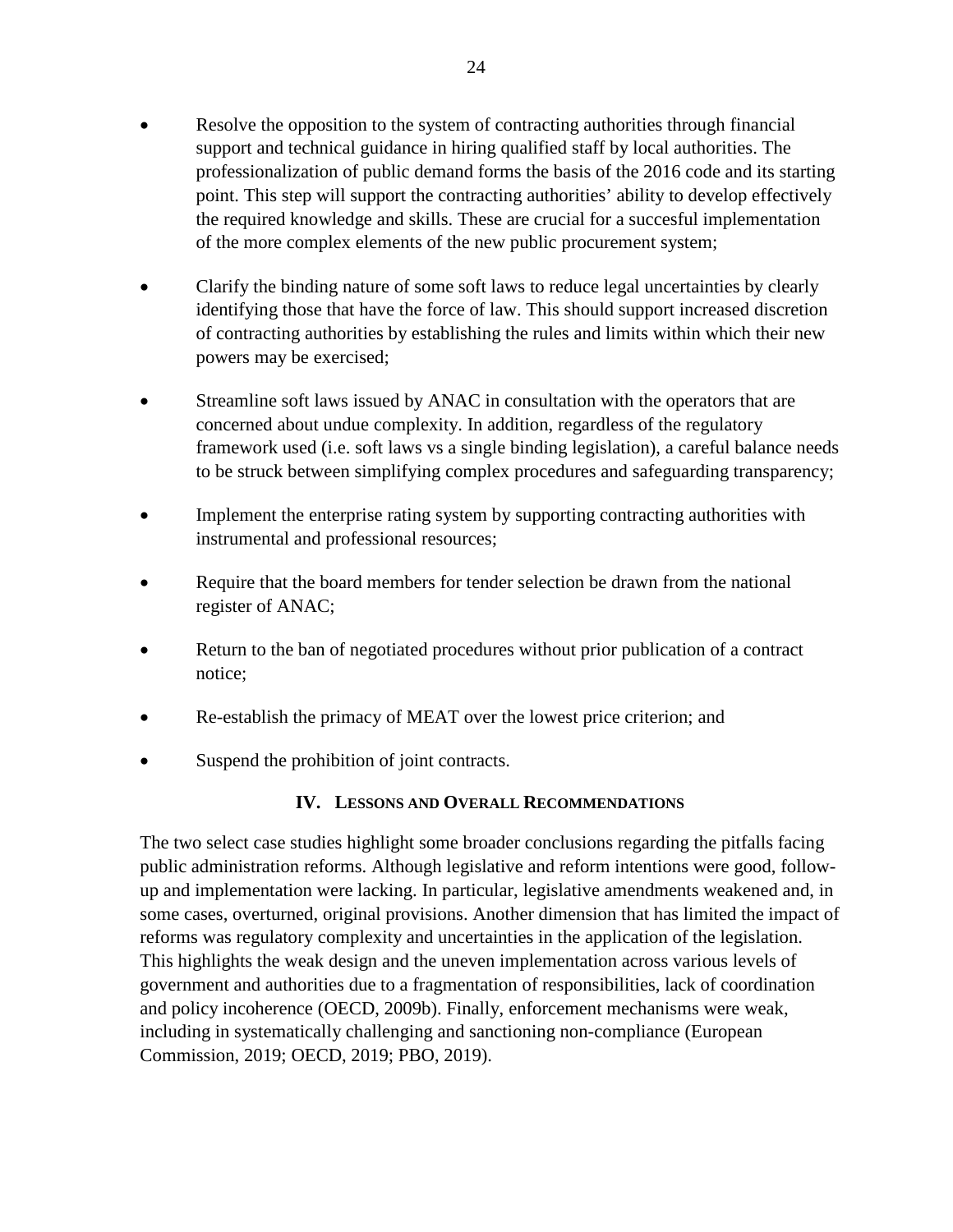To address these shortcomings, it would be advisable to build political momentum and consensus for reforms by fostering consultation by ministries and regulatory agencies with stakeholders, publishing the results of consultations, revealing the parties consulted, and using impact analyses and other benchmarking tools to better communicate the need for and benefits of reforms. Well-designed reforms that get at the root of the inefficiency or problems in the public sector should strive for simplicity and clarity. Follow-up (e.g., secondary) legislation should be implemented expediously. Key performance indicators should be published transparently and backtracking should be avoided, while periodic reviews (say every 5 years) could be considered as an oversight instrument to assess progress and make changes as needed. Enforcement mechanisms should be considered during the design phase and implemented with due attention to coordination across agencies or levels of the public administration. Addressing these gaps would seem essential for Italy to successfully modernize its public administration.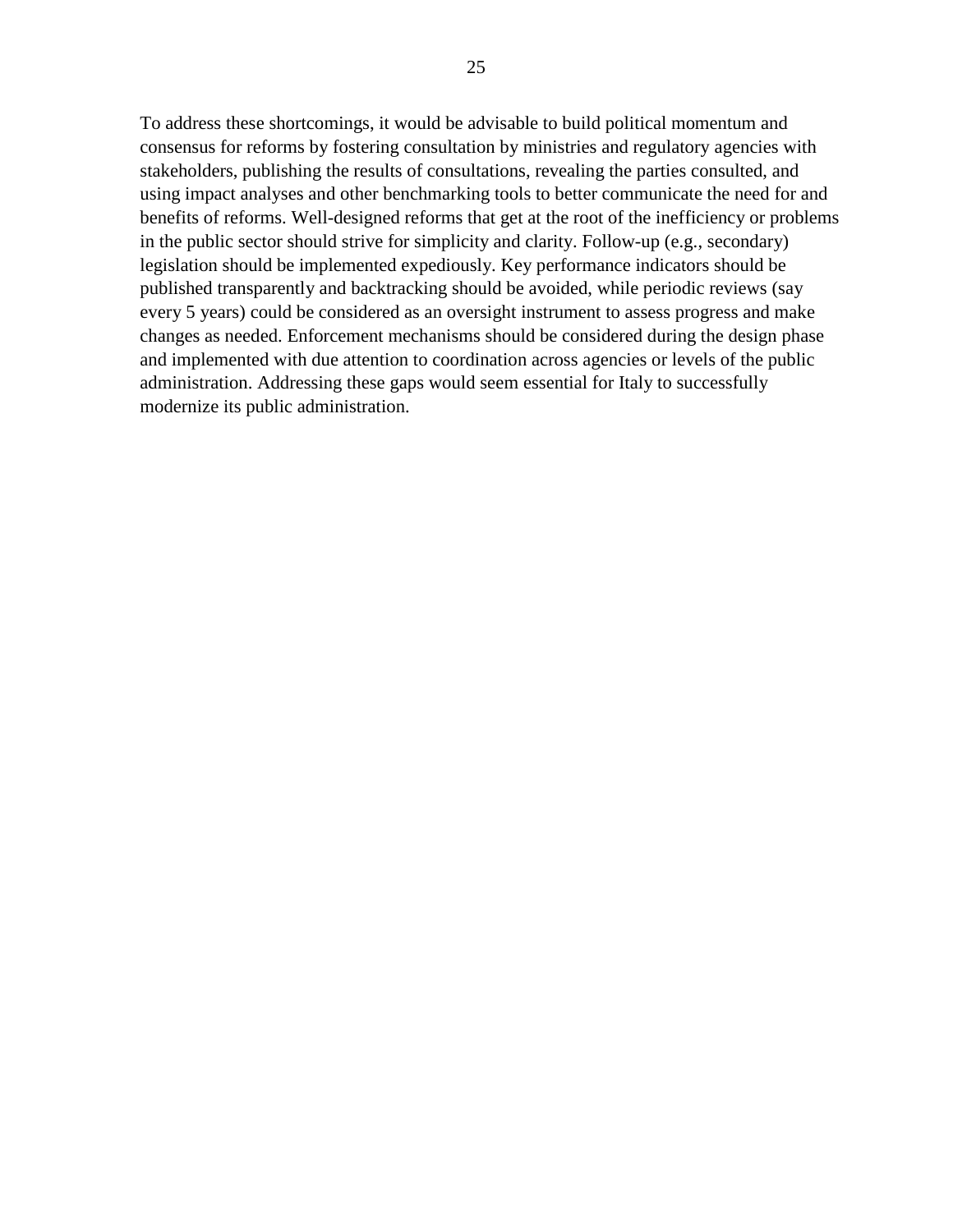#### **REFERENCES**

- Abiad, A., D. Furceri, and P. Topalova, 2016, "The Macroeconomic Effects of Public Investment: Evidence from Advanced Economies", *Journal of Macroeconomics*, 50, pp.224–240.
- Alfonso, A., and D. Furceri, 2010, "Government Size, Composition, Volatility, and Economic Growth", *European Journal of Political Economy*, 26(4), pp.517532.
- ANAC, 2016a, "Comunicato del Presidente del 13 luglio 2016 La domanda degli appalti di lavori, servizi e forniture nel primo semestre 2016, Autorità Nazionale Anticorruzione", Rome.
- ANAC, 2016b, "Nota di Aggiornamento al Piano di Riordino dell'Autorità Nazionale Anticorruzione, Autorità Nazionale Anticorruzione", Rome.
- ANAC, 2018, "Aggiornamento 2018 al Piano Nazionale Anticorruzione, Autotitá Nazionale Anticorruzione", Rome.
- Bacchiocchi, E., E. Borghi, and A. Missale, 2011, "Public Investment under Fiscal Constraints", *Fiscal Studies*, 32(1), pp.11–42.
- Bank of Italy, 2019, "2018 Annual Report", Rome, Bank of Italy.
- Belhocine, N. and D. Garcia-Macia, 2020, "Identifying Service Market Reforms in Italy", IMF Working Paper No. 20/39.
- Bulman, D., W. Kolkma, and A. Kraay, 2015, "Good Countries or Good Projects? Comparing Macro and Micro Correlates of World Bank and Asian Development Bank Project Performance", World Bank Policy Research Working Paper No. 7245.
- Dabla-Norris, E., J. Brumby, A. Kyobe, Z. Mills, and C. Papageorgiou, 2011, "Investing in Public Investment: An Index of Public Investment Efficiency", IMF Working Paper No. 11/37.
- de Haan, J., J. E. Sturm, and B. J. Sikken, 1996, "Government Capital Formation: Explaining the Decline", *Weltwirtschaftliches Archiv*, 132(1), pp.55-\74.
- Decarolis F., G. Palumbo, 2011, "La rinegoziazione dei contratti di lavori pubblici: un'analisi teorica e empirica", In: Banca d'Italia, Le infrastrutture in Italia: dotazione, programmazione, realizzazione. Roma, 489519.
- Denizer, C., D. Kaufmann, and A. Kraay, 2013, "Good Countries or Good Projects? Macro and Micro Correlates of World Bank Project Performance", *Journal of Development Economics*, 105, pp.288302.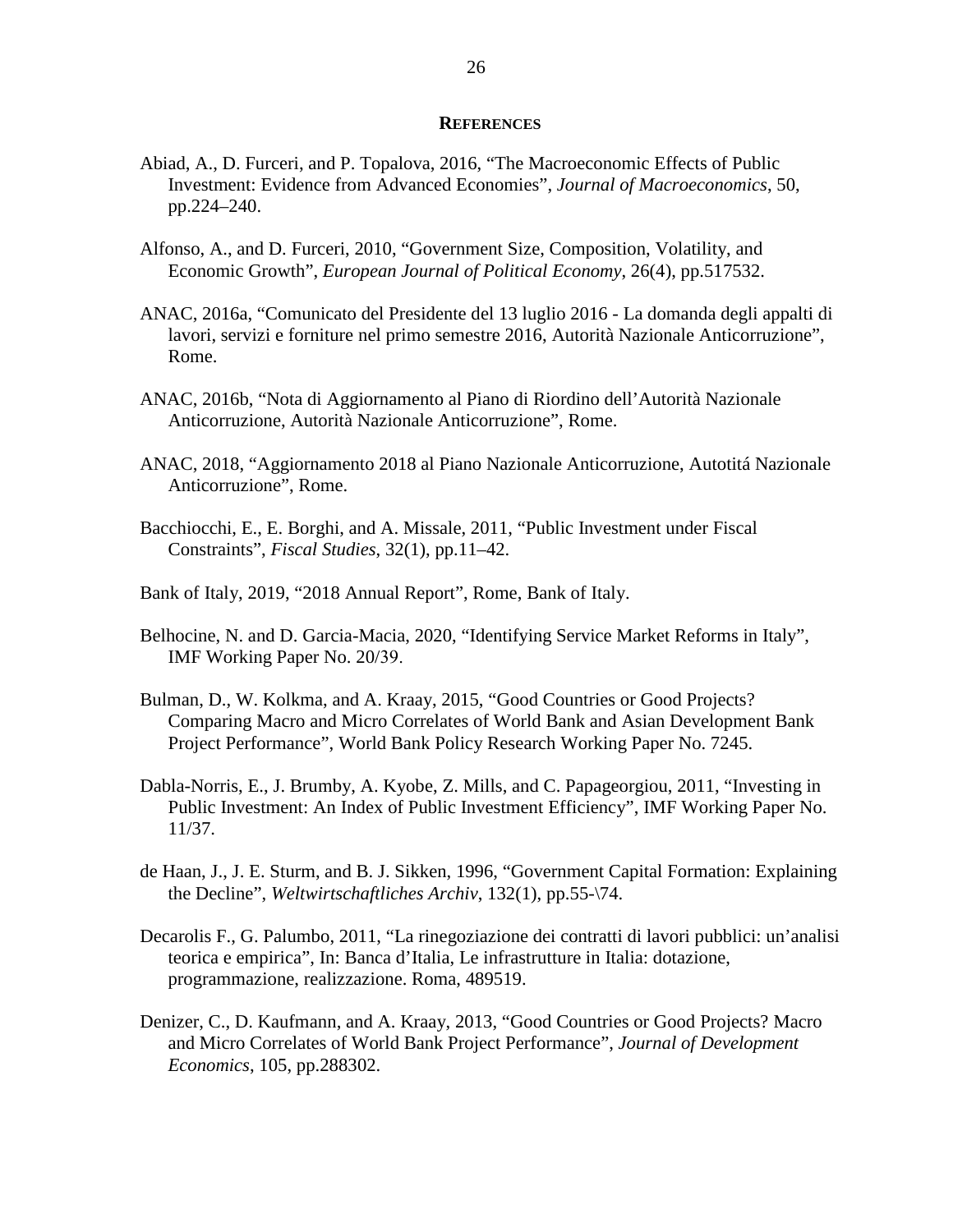- Dollar, D., and V. Levin, 2005, "Sowing and Reaping: Institutional Quality and Project Outcomes in Developing Countries", World Bank Policy Research Working Paper No. 3524
- European Commission, 2014, "An Investment Plan for Europe", Brussels, 26.11.2014, COM (2014) 903 Final.
- European Commission, 2016, "Italy Review of Progress on Policy Measures Relevant for the Correction of Macroeconomic Imbalances", Brussels, December 2016.
- European Commission, 2017a, "Italy Review of Progress on Policy Measures Relevant for the Correction of Macroeconomic Imbalances", Brussels, December 2017.
- European Commission, 2017b, "Government Investment in the EU: The Role of Institutional Factors", Report on Public Finances in EMU 2017, pp.133-186.
- European Commission, 2018a, "Country Report Italy 2018 Including an In-Depth Review on the prevention and correction of macroeconomic imbalances".
- European Commission, 2018b, "Public Administration Characteristics and Performance in EU28: Italy" in "The Public Administration in the EU 28".
- European Commission, 2019, "Country Report Italy 2019 Including an In-Depth Review on the prevention and correction of macroeconomic imbalances".
- European Commission, "Single Market Scoreboard for Public Procurement", [https://ec.europa.eu/internal\\_market/scoreboard/performance\\_per\\_policy\\_area/public\\_pro](https://ec.europa.eu/internal_market/scoreboard/performance_per_policy_area/public_procurement/index_en.htm) [curement/index\\_en.htm.](https://ec.europa.eu/internal_market/scoreboard/performance_per_policy_area/public_procurement/index_en.htm)
- G20, 2014, "Communique Meeting of G20 Finance Ministers and Central Bank Governors, Cairns, September 21, 2014", [http://www.g20.utoronto.ca/2014/2014-0921-finance.html.](http://www.g20.utoronto.ca/2014/2014-0921-finance.html)
- Grigoli, F., and Z. Mills, 2014, "Institutions and Public Investment: An Empirical Analysis", *Economics of Governance*, 15(2), pp.131–153.
- Gupta, S., E. Liu, and C. Mulas-Granados, 2015, "Now or Later? The Political Economy of Public Investment in Democracies", IMF Working Paper No. 15/175.
- Heinemann, F., 2006, "Factor Mobility, Government Debt and The Decline in Public Investment", *International Economics and Economic Policy*, 3(1), pp.11-26.
- International Monetary Fund, 2014. "Is It Time for An Infrastructure Push? The Macroeconomic Effects of Public Investment", World Economic Outlook Chapter 3, October 2014.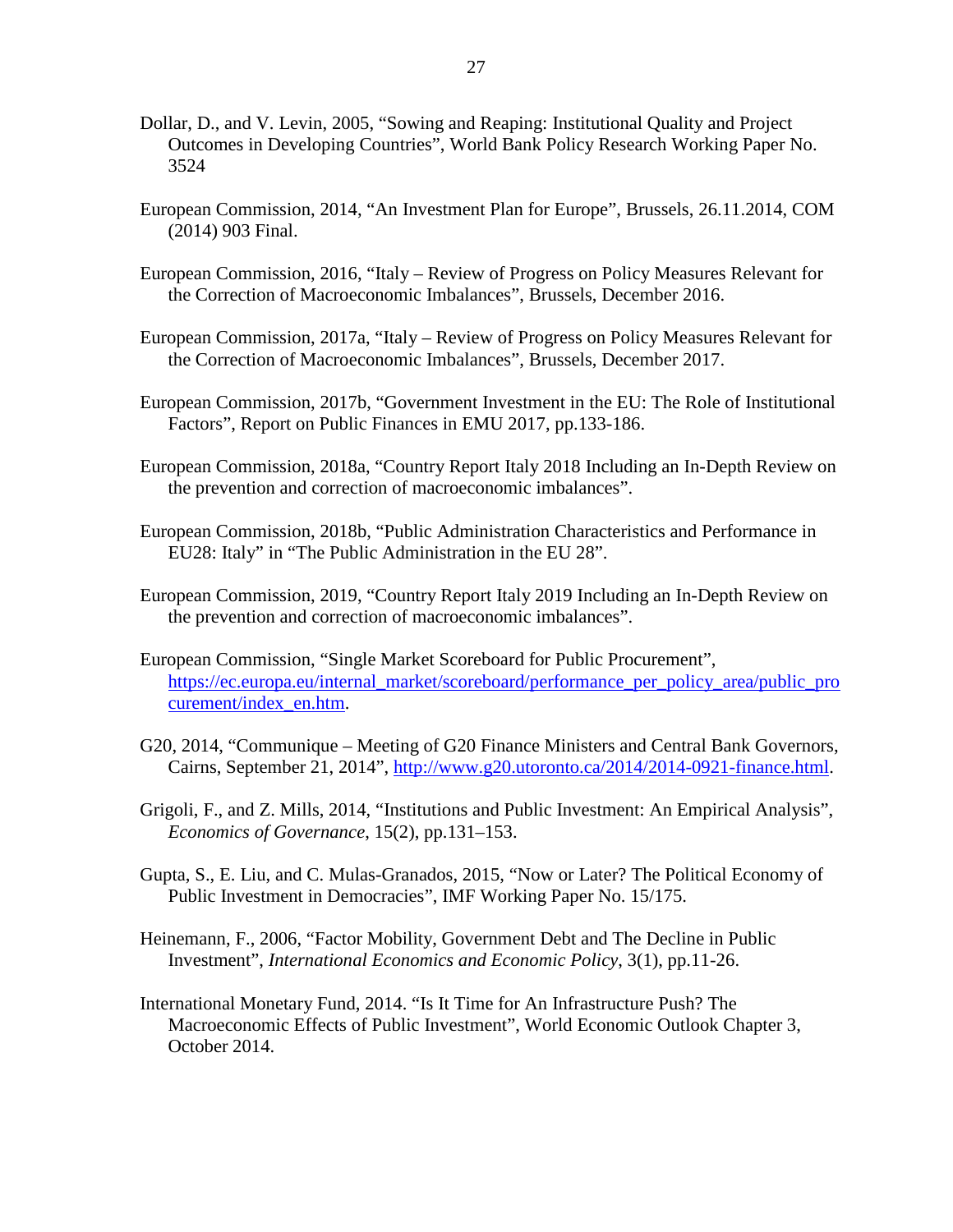- International Monetary Fund, 2015, "Making Public Investment More Efficient", IMF Policy Paper.
- International Monetary Fund, 2016, "Effective Government for Stronger Growth", Regional Economic Issues, European Department, November 2016.
- Jäger, P., and T. Schmidt, 2016, "The Political Economy of Public Investment When Population Is Aging: A Panel Cointegration Analysis", *European Journal of Political Economy*, 43, pp.145-158.
- Kappeler, A., and T. Välilä, 2008, "Fiscal Federalism and The Composition of Public Investment in Europe", *European Journal of Political Economy*, 24, pp.562-570.
- Keman, H., 2010, "Cutting Back Public Investment after 1980: Collateral Damage, Policy Legacies and Political Adjustment", *Journal of Public Policy*, 30(2), pp.163-182.
- Karantounias, V., and D. Pinelli, 2016, "Local State-Owned Enterprises in Italy: Inefficiencies and Ways Forward", The European Commission Economic Brief No. 010, April 2016.

Lanau S., and P. Topalova, 2016, "The Impact of Product Market Reforms on Firm Productivity in Italy", IMF Working Paper No. 16/119.

- Mehrotra, A., and T. Välilä, 2006, "Public Investment in Europe: Evolution and Determinants in Perspective", *Fiscal Studies*, 27(4), pp.443-471.
- Ministry of Economy and Finance, 2019a, "Rapporto sugli esiti della revision straordinaria delle partecipazioni pubbliche" (Report on the Result of the Extraordinary Review of Public Sector Holding), Treasury Department, Ministry of Economy and Finance of Italy.
- Ministry of Economy and Finance, 2019b, "Economic and Financial Document (DEF) 2019".
- OECD, 2009a, "Privatisation in the 21<sup>st</sup> Century: Recent Experiences of OECD Countries: Report on Good Practices".
- OECD, 2009b, "Italy: Better Regulation to Strengthen Market Dynamics", OECD Review of Regulatory Reform, Paris.
- OECD, 2018a, "Ownership and Governance of State-Owned Enterprises: A Compendium of National Practices".
- OECD, 2018b, "Privatisation and the Broadening of Ownership of State-Owned Enterprises".
- OECD, 2019, "OECD Economic Surveys: Italy", April 2019.